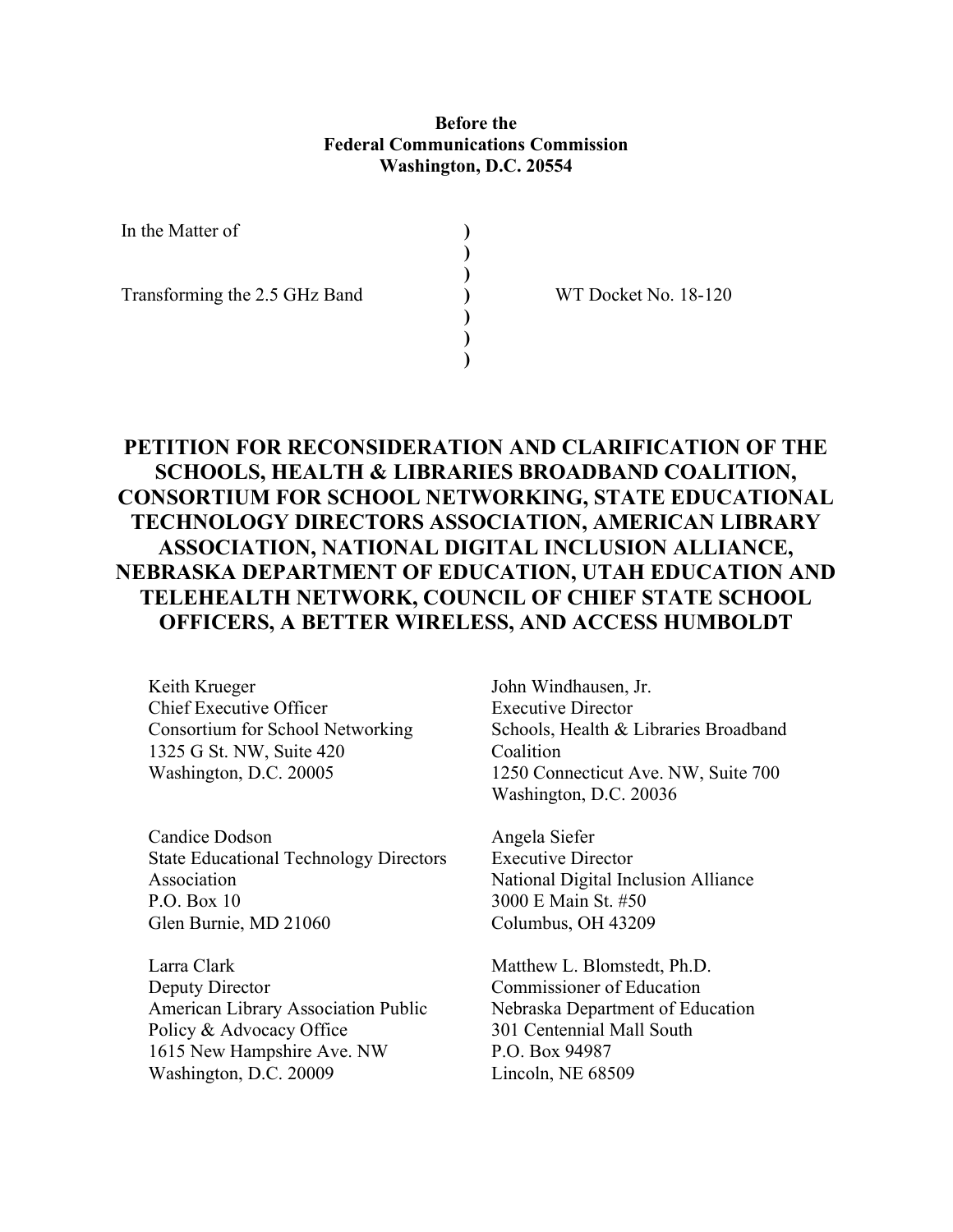Carissa Moffat Miller Executive Director Council of Chief State School Officers One Massachusetts Ave. NW, Suite 700 Washington, D.C. 20001

Mitchell Koep CEO and Founder A Better Wireless 25215 480 Ave. Henning, MN 56551 Ray Timothy CEO and Executive Director Utah Education and Telehealth Network 101 Wasatch Drive Salt Lake City, UT 84117

Sean Taketa McLaughlin Executive Director Access Humboldt P.O. Box 157 Eureka, CA 95502

November 25, 2019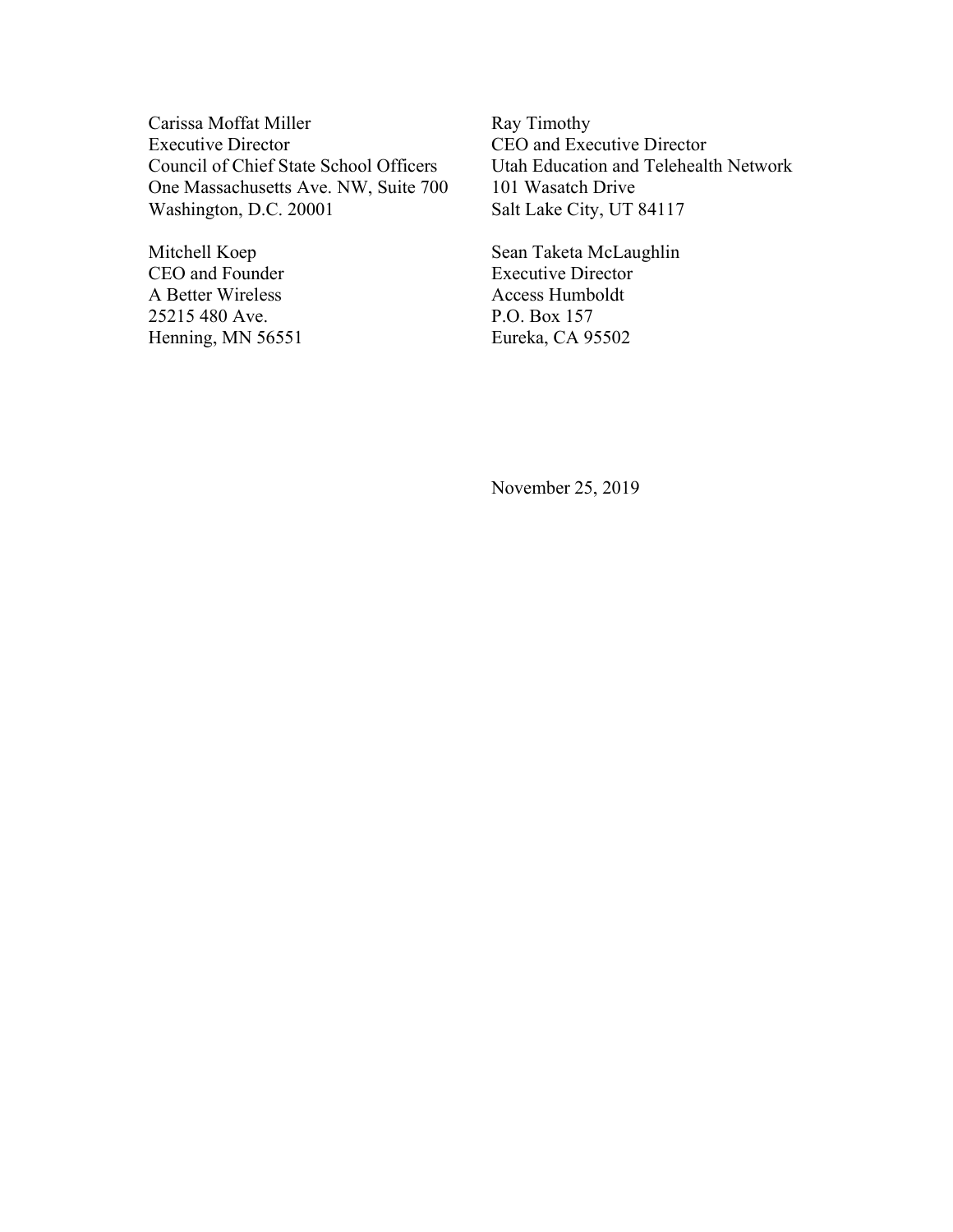## TABLE OF CONTENTS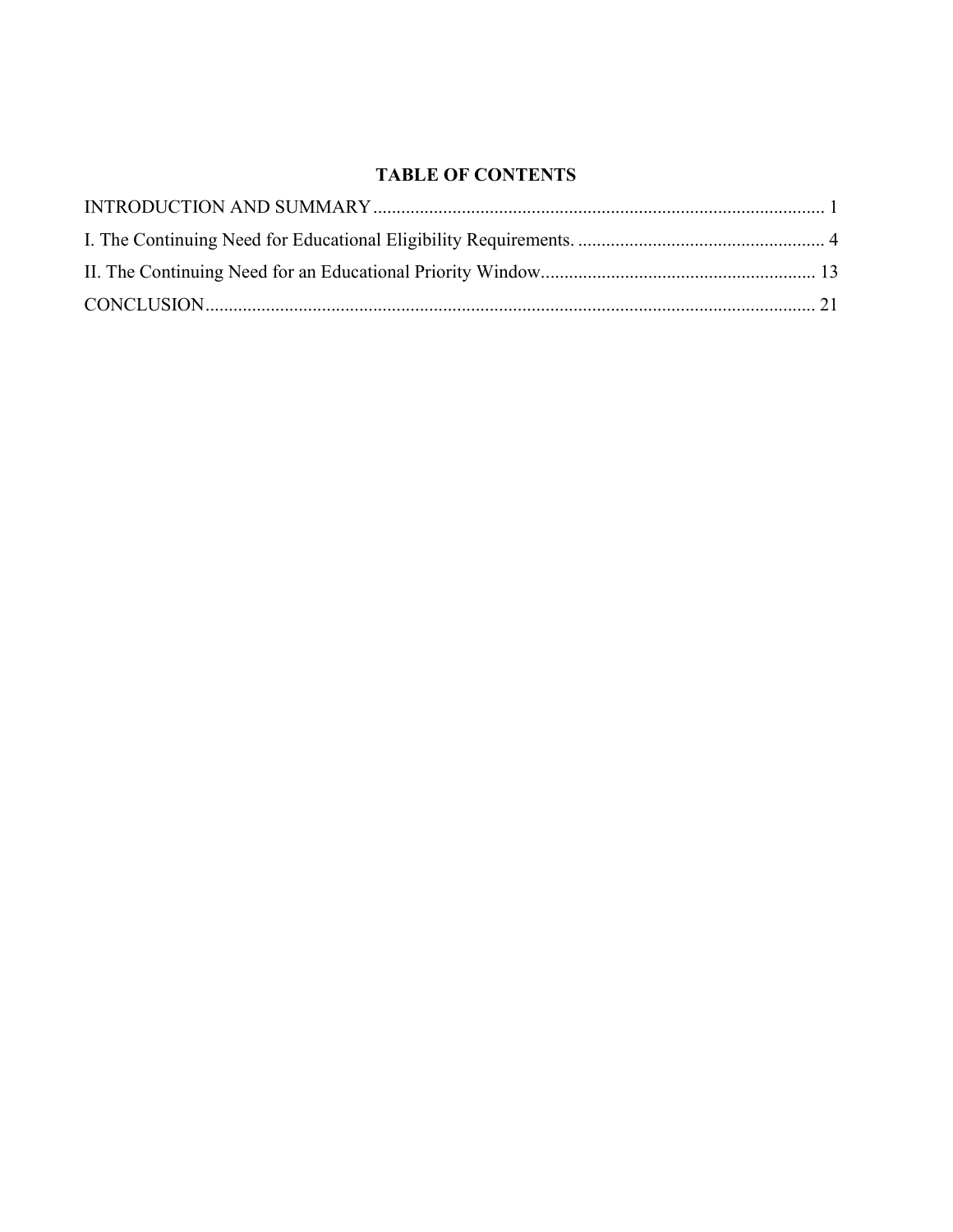#### INTRODUCTION AND SUMMARY

Pursuant to Section 405 of the Communications Act of 1934 ("Act") and Section 1.429 of the Federal Communication Commission's ("FCC" or "Commission") rules,<sup>1</sup> the Schools, Health & Libraries Broadband ("SHLB") Coalition, Consortium for School Networking ("CoSN"), State Educational Technology Directors Association ("SETDA"), American Library Association ("ALA"), National Digital Inclusion Alliance ("NDIA"), the Nebraska Department of Education, Utah Education and Telehealth Network ("UETN"), Council of Chief State School Officers ("CCSSO"), A Better Wireless, and Access Humboldt (collectively, "Joint Educational Petitioners") respectfully petition the Commission to reconsider and clarify certain aspects of the Commission's recently published order regarding Educational Broadband Service ("EBS") in the 2.5 GHz band. $<sup>2</sup>$ </sup>

Joint Educational Petitioners are a diverse group of state and nonprofit educational, technology, and digital inclusion organizations and leaders, united by their commitment to spectrum policies that advance educational access to broadband for all. The SHLB Coalition is a broad-based coalition of organizations that promote open, affordable, high-quality broadband for anchor institutions and their communities. CoSN is the premier professional association for current and aspiring K-12 education technology leaders, providing the community, knowledge and professional development they need to create and grow engaging learning environments. SETDA is the principal nonprofit membership association representing U.S. state and territorial educational technology leaders. SETDA's mission is to build and increase the capacity of state

<sup>1</sup> 47 U.S.C. § 405; 47 C.F.R. § 1.429.

<sup>2</sup> See Transforming the 2.5 GHz Band, Report & Order, 34 FCC Rcd. 5446,  $\P$  3, 13 (2019) ("EBS Order").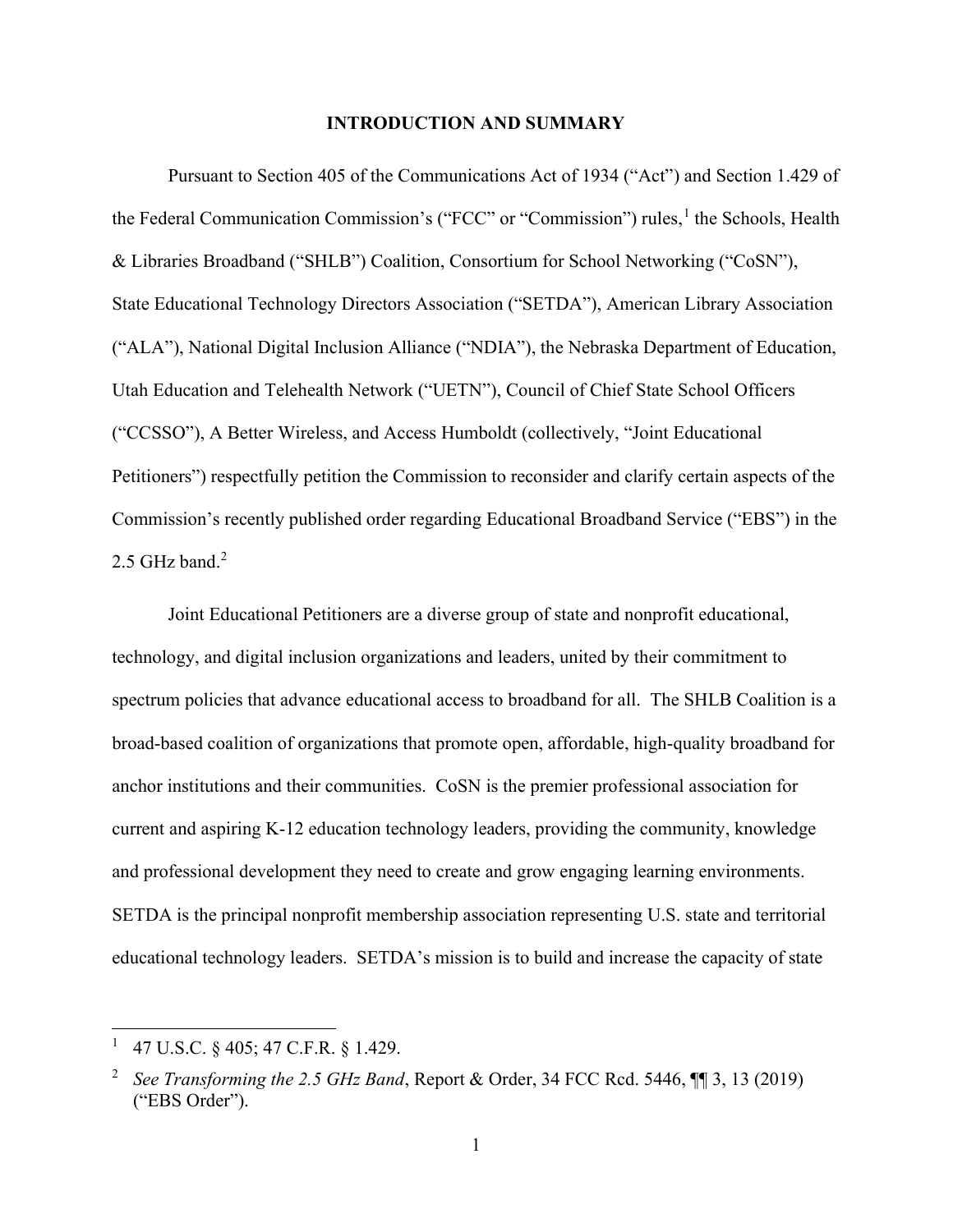and national leaders to improve education through technology policy and practice. Founded in 1876, the mission of ALA is to provide leadership for the development, promotion, and improvement of library and information services and the profession of librarianship in order to enhance learning and ensure access to information for all. Representing hundreds of affiliated organizations, NDIA is a unified voice for home broadband access, public broadband access, personal devices, and local technology training and support programs. UETN connects Utah's K-12 schools, technical colleges, institutions of higher education and public libraries, as well as healthcare facilities throughout the state. CCSSO is the nonpartisan, nationwide, nonprofit organization of public officials who head departments of elementary and secondary education in the states, the District of Columbia, the Department of Defense Education Activity, the Bureau of Indian Education, and the five U.S. extra-state jurisdictions. Access Humboldt provides broadband media access services for the North Coast region of California, including more than 30 K-12 education districts plus libraries, universities and community colleges. A Better Wireless is a wireless internet operator that has partnered with Battle Lake Independent School District #542 in an effort to use EBS to close the digital and homework divide faced by 23 percent of enrolled families.<sup>3</sup>

<sup>3</sup> Each of these parties have been active participants in this proceeding. See, e.g., Comments of the SHLB Coalition, WT Docket No. 18-120 (filed Aug. 8, 2018) ("SHLB Comments"); Comments of CoSN on Proposed Service Rules on the 2.5 GHz Band, WT Docket No. 18-120 (filed Aug. 8, 2018); Comments of SETDA on Proposed Service Rules on the 2.5 GHz Band, WT Docket No. 18-120 (filed Aug. 8, 2018); Letter from Larra Clark, ALA, to Marlene H. Dortch, FCC, WT Docket No. 18-120 (filed May 1, 2019); Comments of the National Digital Inclusion Alliance, WT Docket No. 18-120 (filed Aug. 8, 2018); Initial Joint Comments of Nebraska Department of Education (NDE), Nebraska Educational Television (NET), and the State of Nebraska Office of the Chief Information Officer (OCIO), WT Docket No. 18-120 (filed Aug. 8, 2019) ("Nebraska Joint Comments"); UETN EBS Response to the FCC Notice of Proposed Rulemaking at 4, WT Docket No. 18-120 (filed Aug. 7, 2018) ("UETN Comments"); Letter from Carissa Moffat Miller, CCSSO, and Robert Hull, NASBE, to Marlene H. Dortch, FCC, WT Docket No. 18-120 (filed June 24, 2019); Letter from Mitch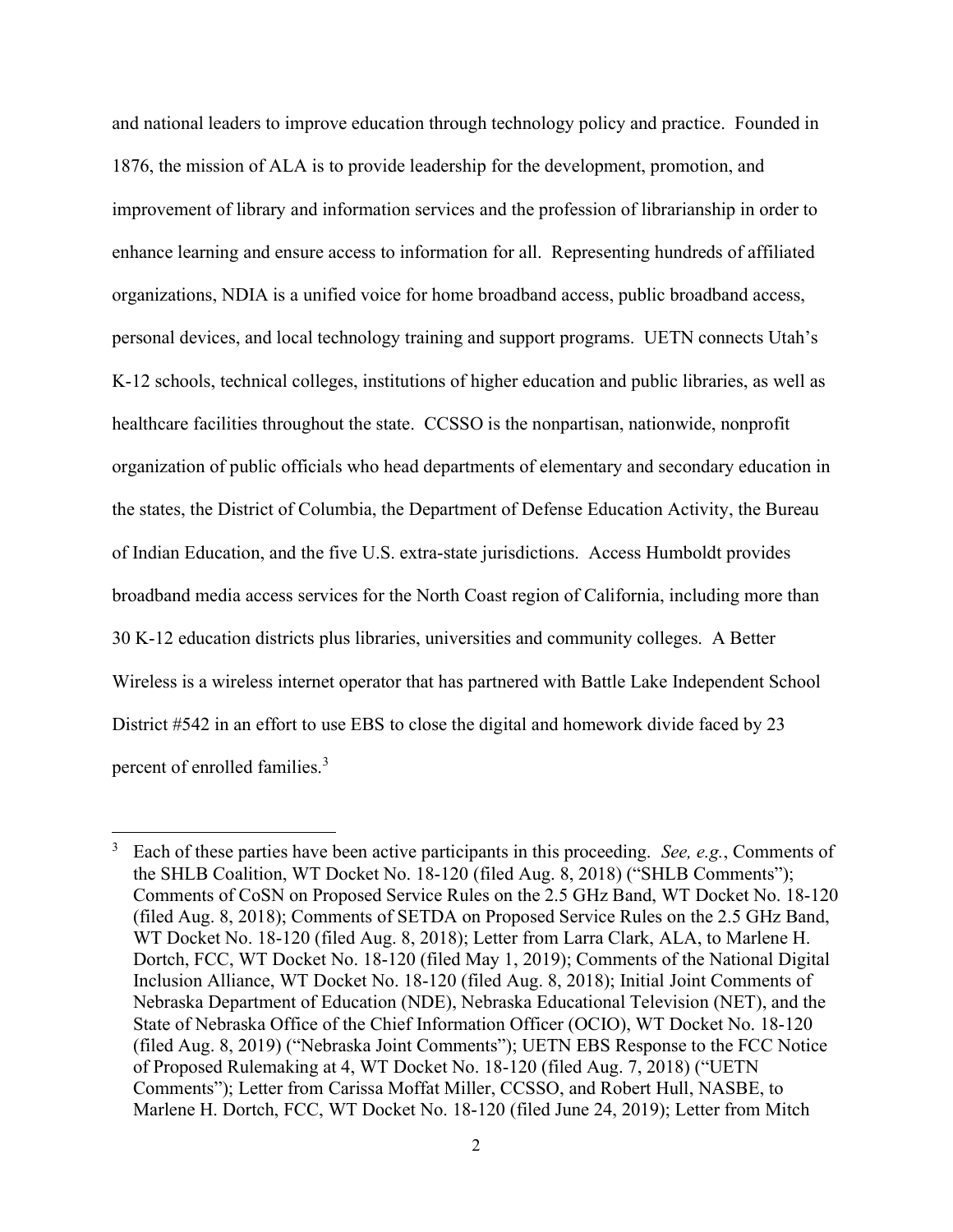Joint Educational Petitioners appreciate the Commission's decision to move forward on licensing the EBS spectrum that has remained unassigned for decades. In particular, Joint Educational Petitioners share the Commission's view of the importance of closing the digital divide in rural communities and promoting 5G deployment. However, analysis of the Order in light of the record here raises material questions about its logic and factual support. In particular, Joint Educational Petitioners are concerned that the Commission's chosen approach forgoes proven means to connecting underserved schools and students<sup>4</sup> and will do little to advance 5G networks.<sup>5</sup>

We therefore respectfully seek reconsideration of two specific aspects of the Order: (1) the decision to eliminate the educational eligibility requirements that have preserved this spectrum for educators for over half a century; and (2) the decision not to provide educators any opportunity to apply for this long-unassigned EBS spectrum, particularly in long-underserved rural areas, in advance of the auction. In each case, the Commission made material errors and omissions warranting reconsideration. Taken together, these decisions effectively eliminate education from the EBS band at a time when access to the internet has never been more important to education and when educational institutions have proven themselves capable of

Koep, A Better Wireless, to Marlene H. Dortch, FCC, WT Docket No. 18-120 (filed July 3, 2019); Letter from Over 800 Educational, Public Interest, and Commercial Signatories to Chairman Ajit Pai, FCC, WT Docket No. 18-120 (filed May 8, 2019) (signed by Access Humboldt).

<sup>4</sup> See EBS Order at 5528 (Commissioner Geoffrey Starks's statement described the EBS Order as "a missed opportunity" and explained that "rather than embracing the positive aspects of the [EBS] program and improving upon it, [the Order sets] up a regulatory framework that may lead to its ultimate demise.")

<sup>&</sup>lt;sup>5</sup> See EBS Order at 5522 (As Commissioner Michael O'Rielly explained in his statement, "the lack of available spectrum in the largest markets makes it hard to characterize this as a true mid-band play for 5G or next-generation services.")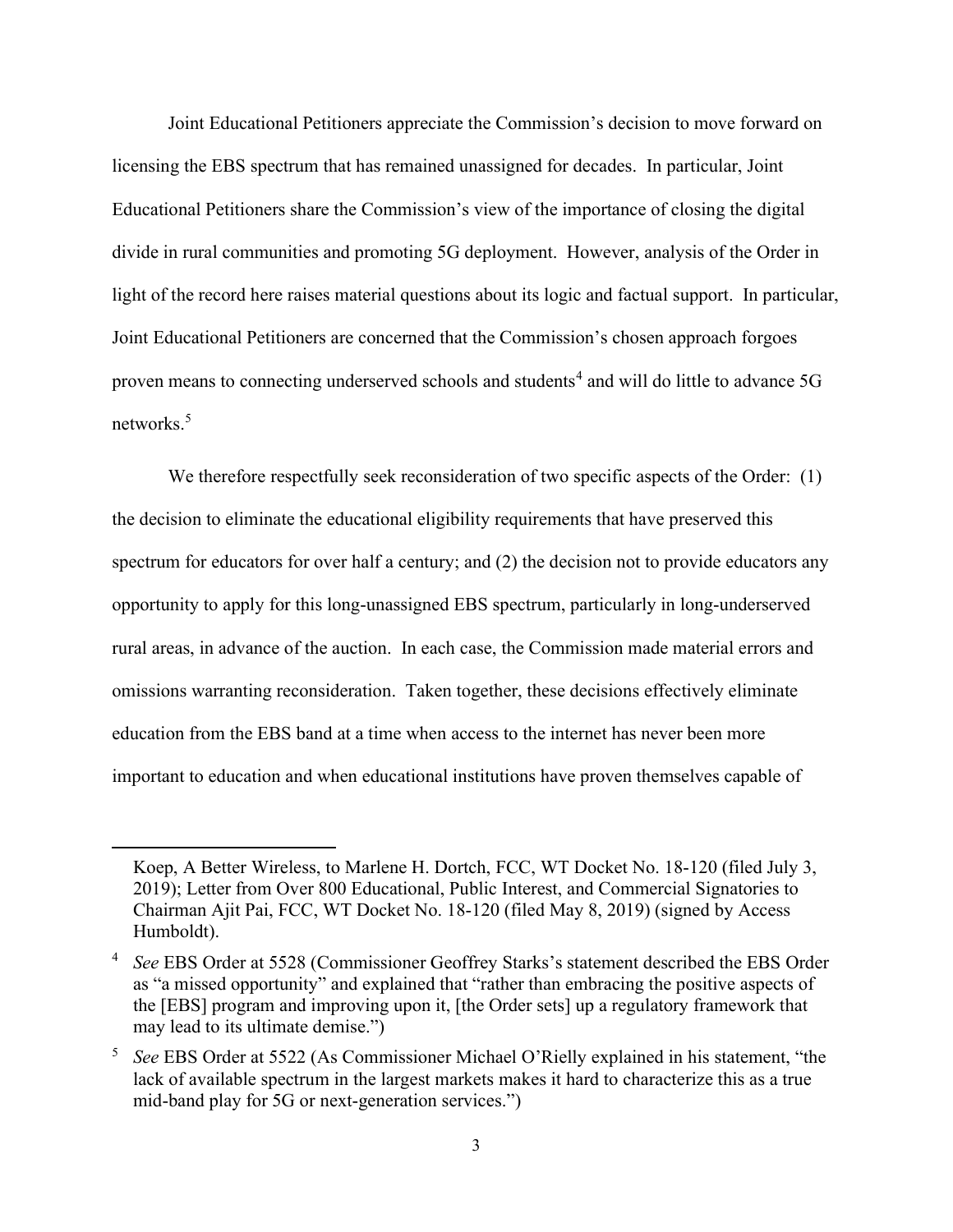deploying this spectrum, even without the help of a commercial lessee. We therefore respectfully request that the Commission reconsider these decisions and preserve an educational EBS.

### I. The Continuing Need for Educational Eligibility Requirements.

The Commission's decision to eliminate educational eligibility requirements for EBS should be reconsidered given clear record evidence of the continued need for the benefits these requirements provide.

Educational Eligibility Remains Necessary. First, the Commission wrongly claimed that educational eligibility was not necessary to meet the needs of underserved communities, relying in part on the availability of E-Rate funding.<sup>6</sup> Joint Educational Petitioners are concerned that the logic on this point is both faulty and unsupported.

To begin with, this argument does not address the fundamental challenge of the digital  $divide^7$ —that commercial carriers lack sufficient incentive to deploy the spectrum they would acquire in the 2.5 GHz auction to rural areas. Commercial operators today already have more than 600 MHz of licensed spectrum below 3 GHz, much of which is already subject to aggressive performance requirements and exhibits technical characteristics that make it at least as economical for rural deployment. Nonetheless, they have not adequately deployed to rural communities—leaving rural students facing a persistent digital equity gap. The Commission provides no reasoned explanation for its hope that simply adding 2.5 GHz spectrum to the

 $6$  EBS Order ¶ 19.

<sup>&</sup>lt;sup>7</sup> Letter from Keith Krueger, CoSN, Larra Clark, ALA, Candice Dodson, SETDA, Angela Siefer, NDIA, John Windhausen, Jr., SHLB Coalition, and Andreas Bitzarakis, EBPARC, to Marlene H. Dortch, FCC, WT Docket No. 18-120 (filed July 3, 2019) ("Educators' Ex Parte").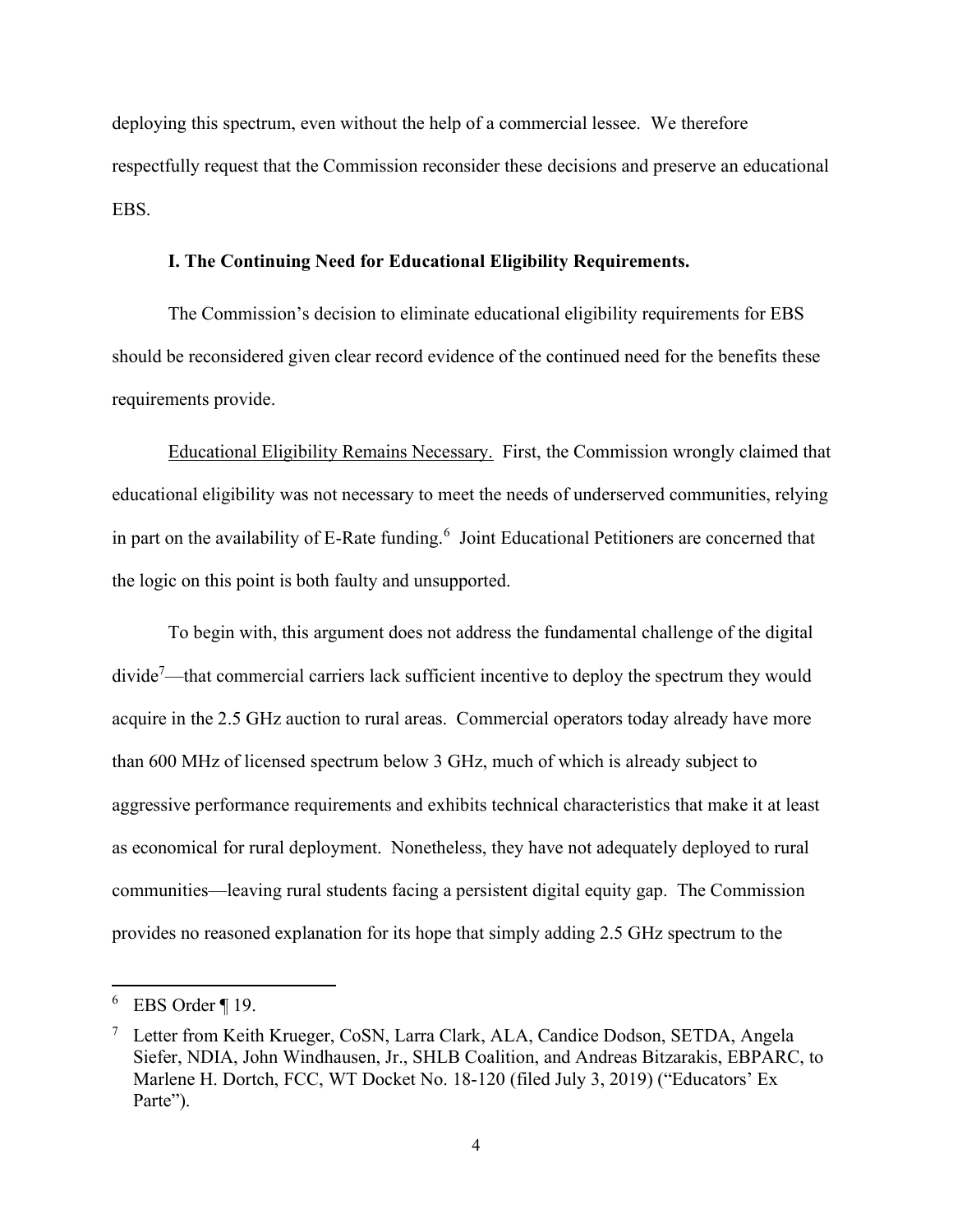inventories of commercial mobile providers will somehow spur rural deployment *this time*, when the vast amount of other licensed spectrum (including 2.5 GHz itself through BRS licenses and EBS leasing) has not done so.

With respect to E-Rate, the Order omits any discussion of the uncontroverted fact that, unlike EBS, E-Rate funds have long been limited to services and equipment used on the recipient's premises or campus.<sup>8</sup> The Order ignores that the E-Rate program today cannot reach students at home and is no substitute for an educational EBS.

Educational Eligibility Advances the Commission's Goals. Second, the Commission mistakenly concluded that retaining these requirements would not further its goals of enhanced broadband deployment and intensive spectrum use.<sup>9</sup> In so doing, the Commission ignored uncontroverted evidence in the record that these eligibility restrictions had in no way hindered deployment.<sup>10</sup> To the contrary—where EBS was licensed—educational EBS license holders have either self-deployed<sup>11</sup> or leased EBS spectrum to deploy extensive mobile broadband networks.<sup>12</sup> Moreover, EBS licenses currently cover the vast majority of Americans despite the

<sup>8</sup> See Letter from John Windhausen, Jr., SHLB Coalition, to Marlene H. Dortch, FCC, WT Docket No. 18-120, at 2 (filed Apr. 11, 2019); UETN Comments at 4; Letter from Donald L. Herman, Jr., Clare C. Liedquist, and Molly O'Conor, Counsel to The Rural Operators, to Marlene H. Dortch, FCC, at 2 (filed Apr. 25, 2019).

 $9$  EBS Order ¶ 15.

<sup>&</sup>lt;sup>10</sup> See, e.g., Comments of Voqal, WT Docket No. 18-120 (filed Aug. 8, 2018) ("Voqal Comments"); Comments of North American Catholic Educational Programming Foundation and Mobile Beacon, WT Docket No. 18-120 (filed Aug. 8, 2018) ("NACEPF and Mobile Beacon Comments"); Comments of Northern Michigan University, WT Docket No. 18-120 (filed Aug. 8, 2018) ("NMU Comments").

<sup>&</sup>lt;sup>11</sup> See, e.g., NMU Comments at 3-5, 7.

<sup>&</sup>lt;sup>12</sup> See, e.g., Comments of Sprint Corp. at 2-3, WT Docket No. 18-120 (filed Aug. 8, 2018); Joint Comments of National EBS Association and Catholic Technology Network, WT Docket No.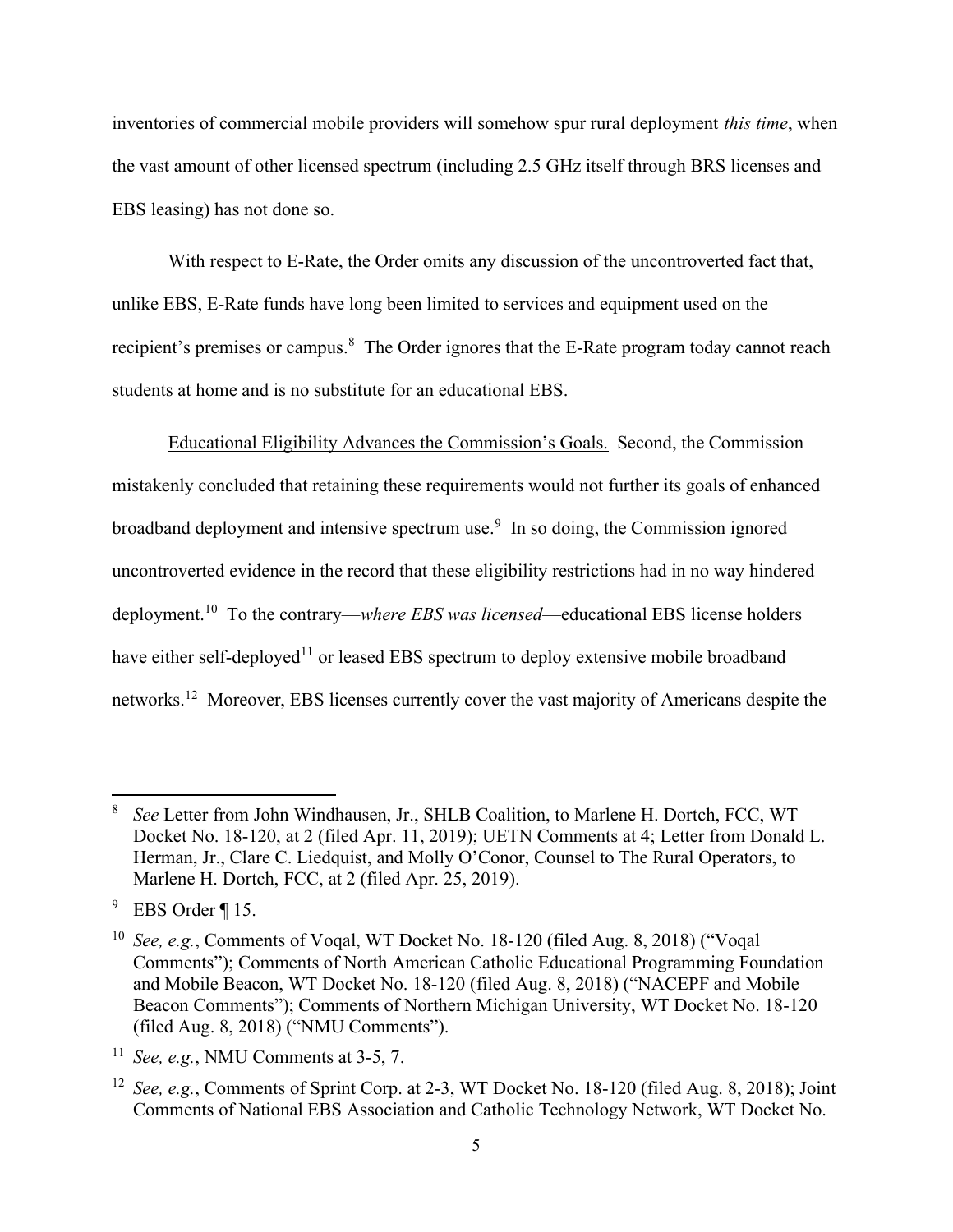fact that the Commission has not accepted new applications for EBS licenses since the early 1990s.<sup>13</sup> Operator rhetoric aside, there is no actual evidence that excess capacity leases have held back deployment or impaired spectrum utilization. To the contrary, as the Order itself explains, the "public-private partnerships promoted by [the educational eligibility and lease model] have facilitated the construction of networks, which have benefitted both the educational institutions and their network partners."<sup>14</sup> We could not agree more. Rather than following that logic to the reasoned conclusion that spectrum held by anchor institutions provides benefits for both education *and* deployment—particularly in rural, hard-to-reach areas—the Order ignores extensive record evidence that underutilization in the 2.5 GHz band is a direct result of the fact that the Commission froze EBS licensing for decades, not educational eligibility requirements.

Economic Benefits of Educational Eligibility. Third, although the Order touts the economic benefits from its changes to the 2.5 GHz eligibility rules,<sup>15</sup> the only economic study in the record concluded the opposite. That study,  $16$  prepared by Dr. Raul Katz and Fernando

<sup>18-120 (</sup>filed August 8, 2018) ("NEBSA and CTN Comments"); NACEPF and Mobile Beacon Comments at 10-14.

<sup>&</sup>lt;sup>13</sup> Letter from Mark Colwell, Voqal, to Marlene H. Dortch, FCC, WT Docket No. 18-120, at 3 (filed May 9, 2019).

<sup>&</sup>lt;sup>14</sup> EBS Order  $\P$  17 & n.42 (citing Joint Reply Comments of Community Telecommunications Network and Michigan Education Technology Leaders at 7, WT Docket No. 18-120 (filed Sept. 7, 2018)) (summarizing assertion of an educational EBS licensee that the lease model was essential to both (1) "deployment of a 2.5 GHz network covering 4 million people in the Metropolitan Detroit area" and (2) the licensee's ability to "bridge the digital divide and the homework gap, providing broadband access to students at home, for thousands of low-income households").

 $15$  EBS Order ¶ 3.

<sup>&</sup>lt;sup>16</sup> Dr. Raul Katz and Fernando Callorda, *The Economic Benefit of Keeping the 'E' in EBS: A* Comparison of Licensing Unassigned EBS to Educators and Nonprofits vs. Commercial Auctions, Telecom Advisory Services and SHLB (2019) ("Katz Study"), https://www.shlb.org/uploads/Policy/Policy%20Research/SHLB%20Research/SHLB%20EBS %20Economic%20Study.pdf.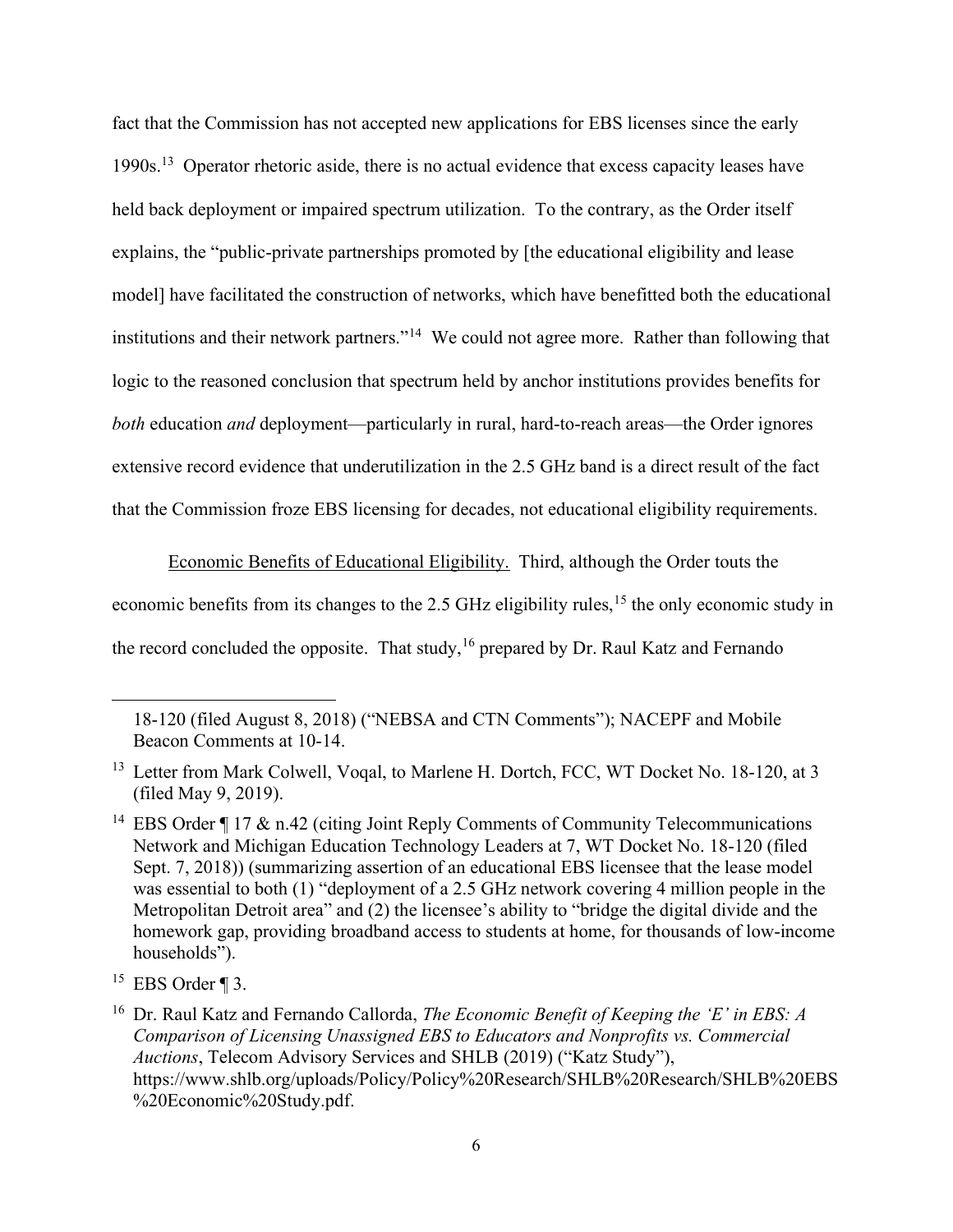Callorda on SHLB's behalf, determined that simply modernizing the EBS rules and retaining the EBS eligibility requirements would reduce the digital divide by 18.28% and close the homework gap in rural areas by 29.6%, while generating an additional \$70.93 billion in U.S. GDP.<sup>17</sup> Eliminating the eligibility requirements and auctioning the available spectrum would only, by contrast, "generate meager economic and social benefits."<sup>18</sup>

The Order misreads and wrongly disregards the Katz Study, making a number of factual errors regarding the study's assumptions and methodology. First, the Commission claims that the study "assum[es] that educational licensees offer broadband service at \$15/month" even though "none of the self-deployed educational networks identified by SHLB offer service on a regular basis to the general public at \$15/month."<sup>19</sup> This analysis is mistaken. To begin with, the Katz Study did not rely on an across-the-board assumption that educational licensees would offer service at \$15/month. It assumed that they would offer service at \$15/month only in areas that already have existing service and, therefore, where service can be provided at lower cost. In areas that are currently unserved, it assumed that they would charge a much higher \$35/month.<sup>20</sup> Thus, although the Commission concluded that the Katz Study overlooked the higher costs of rural infrastructure-based providers, the \$35/month assumption is, in fact, precisely in line with the maximum charged by these providers.<sup>21</sup>

- $18$  *Id.*
- <sup>19</sup> EBS Order  $\P$  21.

 $17$  *Id.* at 5.

 $20$  Katz Study at 33.

<sup>21</sup> EBS Order ¶ 21 n.56.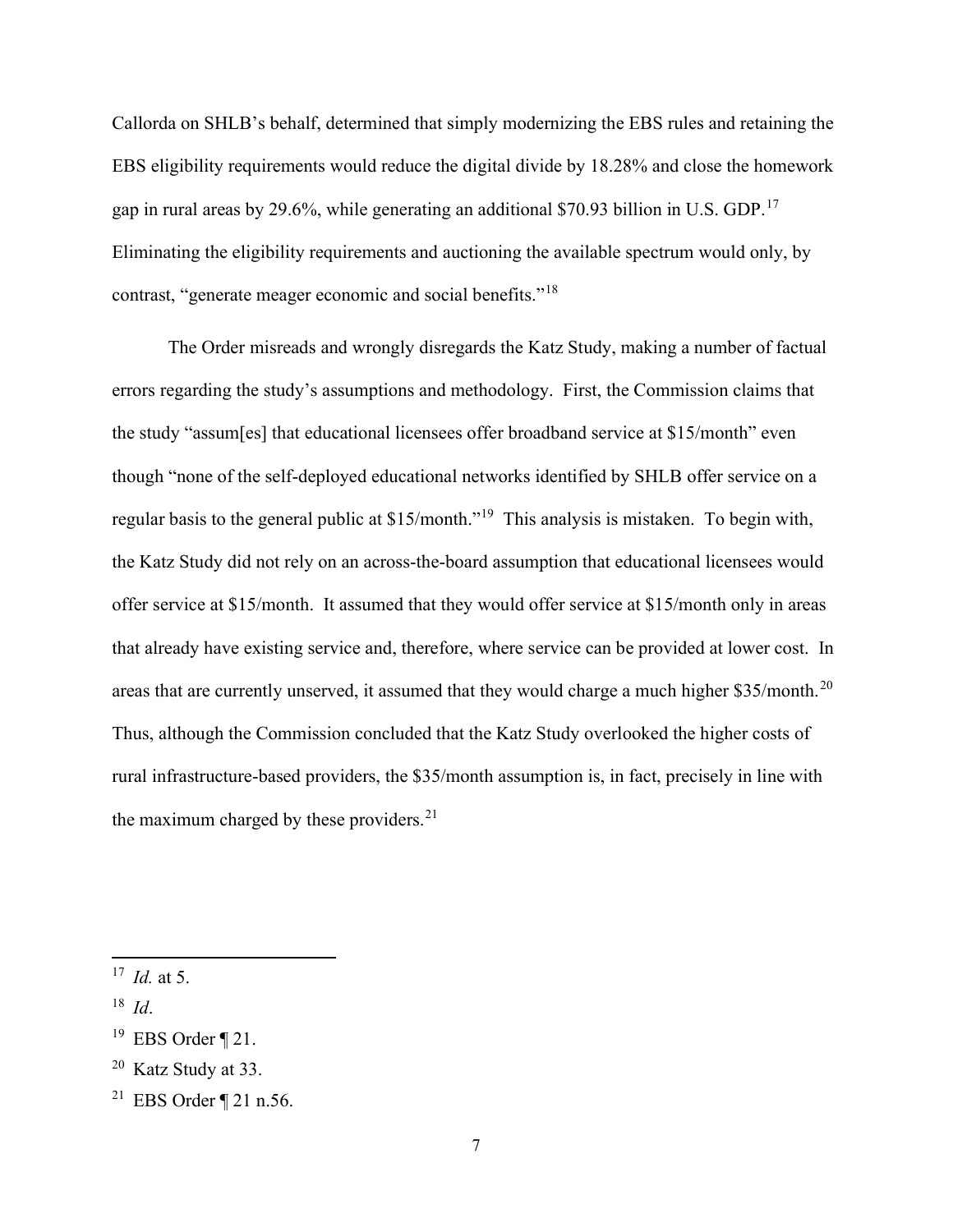The Commission also, without explanation, confines its analysis to "self-deployed EBS networks."<sup>22</sup> This is logical for currently unserved areas where the Commission appears to assume that commercial providers will not acquire licenses and build out their networks, requiring educational licensees to build their own facilities if they are to provide service.<sup>23</sup> But it is entirely unsupported by the record in areas served by a commercial provider, for which the record is replete with examples of EBS licensees offering service for \$15/month or less through the EBS leasing model. $^{24}$ 

Second, the Commission makes a similar error in criticizing the Katz Study's purported assumption that "EBS licensees in rural areas would be able to negotiate similar agreements [to those that exist today between EBS licensees and Sprint] with Sprint or another provider."<sup>25</sup> But the study makes no such assumption. As explained above, it assumes that EBS licensees in areas with existing commercial service will be able to reach such agreements. But, in rural areas with no existing commercial provider, where costs of deployment are highest, it assumed that

<sup>&</sup>lt;sup>22</sup> *Id.*  $\P$  21.

 $23$  Note that this assumption itself is at odds with the Commission's conclusions about the benefits of removing eligibility restrictions and proceeding directly to an overlay auction. The Commission appears to believe, without explanation, that providers will be unwilling to partner with educational entities to offer service in currently unserved areas for the purposes of discounting the Katz Study. But it nonetheless assumes that they will take on the greater investment of acquiring at least some of these licenses at auction and build-out in the absence of an educational partner.

<sup>&</sup>lt;sup>24</sup> See, e.g., NACEPF and Mobile Beacon Comments at 2, 12 (explaining that Mobile Beacon provides "anchor institutions with high-speed, unlimited, \$10/month mobile internet"); Voqal Comments at 7-8 (describing how Voqal's Mobile Citizen project provides broadband accounts "for free or at very favorable rates"); SHLB Comments at 5 ("[B]oth Mobile Beacon and Mobile Citizen currently offer an uncapped service at a price of \$10 per month."); Reply Comments of Voqal at 39, WT Docket No. 18-120 (filed Sept. 7, 2018) (explaining that Digital Wish partners with Mobile Beacon to provide an "EBS-enabled, private, \$10/month internet plan that offers uncapped data").

<sup>&</sup>lt;sup>25</sup> EBS Order ¶ 21.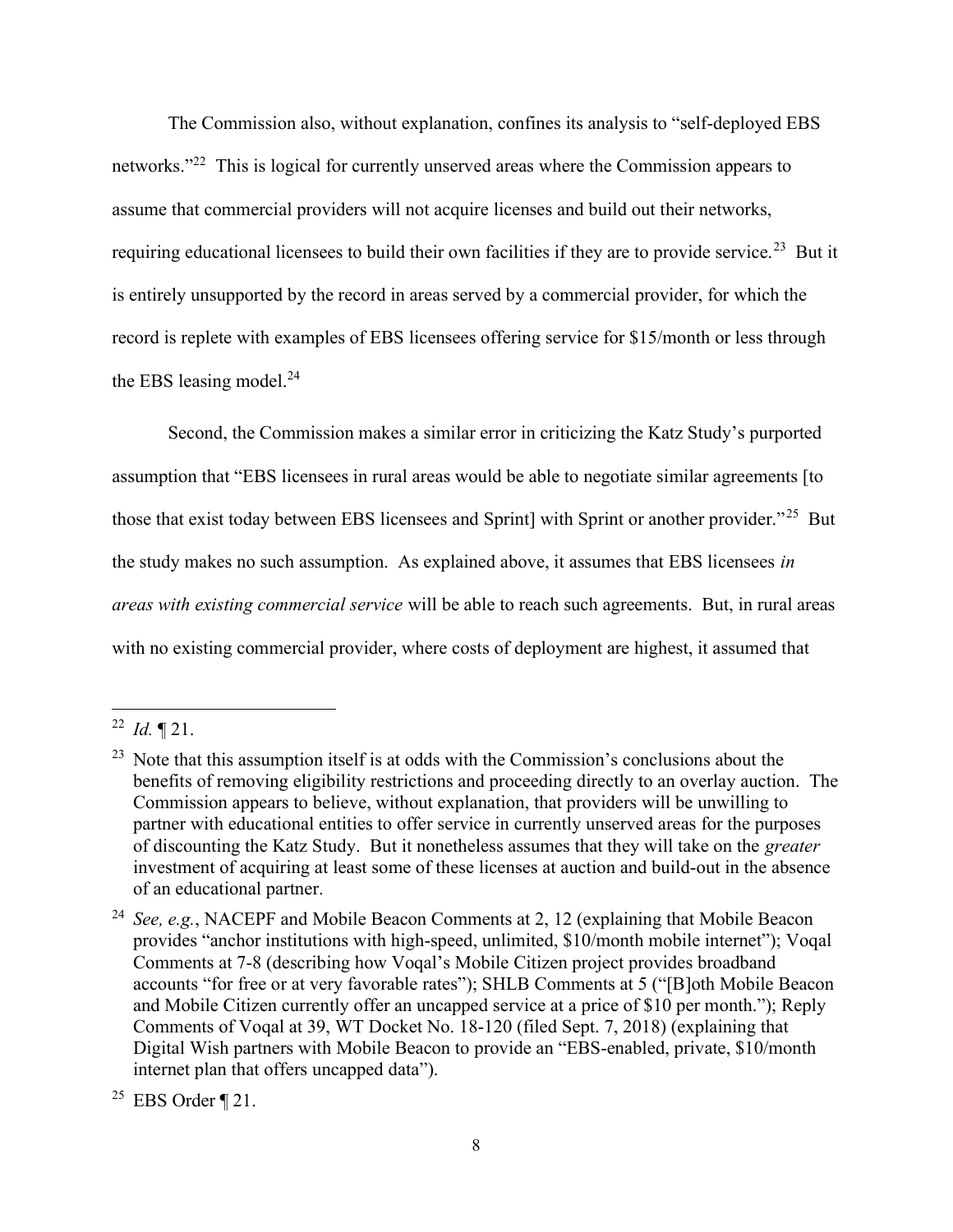EBS licensees would self-deploy, not seek to enter into a lease agreement with a commercial carrier. Indeed, one of the study's fundamental conclusions is that commercial providers will not be able to justify acquiring licenses and building out in high-cost rural markets where they have not done so already. By contrast, because of their different cost structures, nonprofit educational licensees will be able to do so in many places where commercial providers cannot.<sup>26</sup> Far from speculation, this is based on what educational licensees are actually doing today.

Third, the Commission claimed that the Katz Study "fails to recognize the efficiency of spectrum auctions."<sup>27</sup> Although spectrum auctions are clearly a crucial tool in the Commission's toolbox for maximizing the public interest benefits of wireless spectrum, the Commission itself has recognized that there are others as well.<sup>28</sup> It is the Commission that has failed to justify the use of an overlay auction and complete liberalization of its longstanding eligibility restrictions as compared to other options. Indeed, far from overlooking the economic merits of an overlay auction, the Katz Study specifically evaluated the likely outcome of an overlay auction and concluded that a 2.5 GHz overlay auction would yield little revenue.<sup>29</sup> This reflects a point raised repeatedly in the record by several different parties: the Commission already has evidence that an overlay auction in this band will *not* capture the efficiency benefits achieved by spectrum auctions in other contexts.

 $26$  *See, e.g.*, Katz Study at 44-45.

<sup>&</sup>lt;sup>27</sup> EBS Order ¶ 22.

<sup>&</sup>lt;sup>28</sup> See, e.g., Chairman Ajit Pai and Rep. Anna Eshoo, The Feds Have to Act to Get America Faster Wi-Fi, Wired (Feb. 7, 2016) (touting unlicensed spectrum as "a key platform for innovation" that "produces tremendous economic benefits" all while "helping to bridge the digital divide").

<sup>29</sup> Katz Study at 52.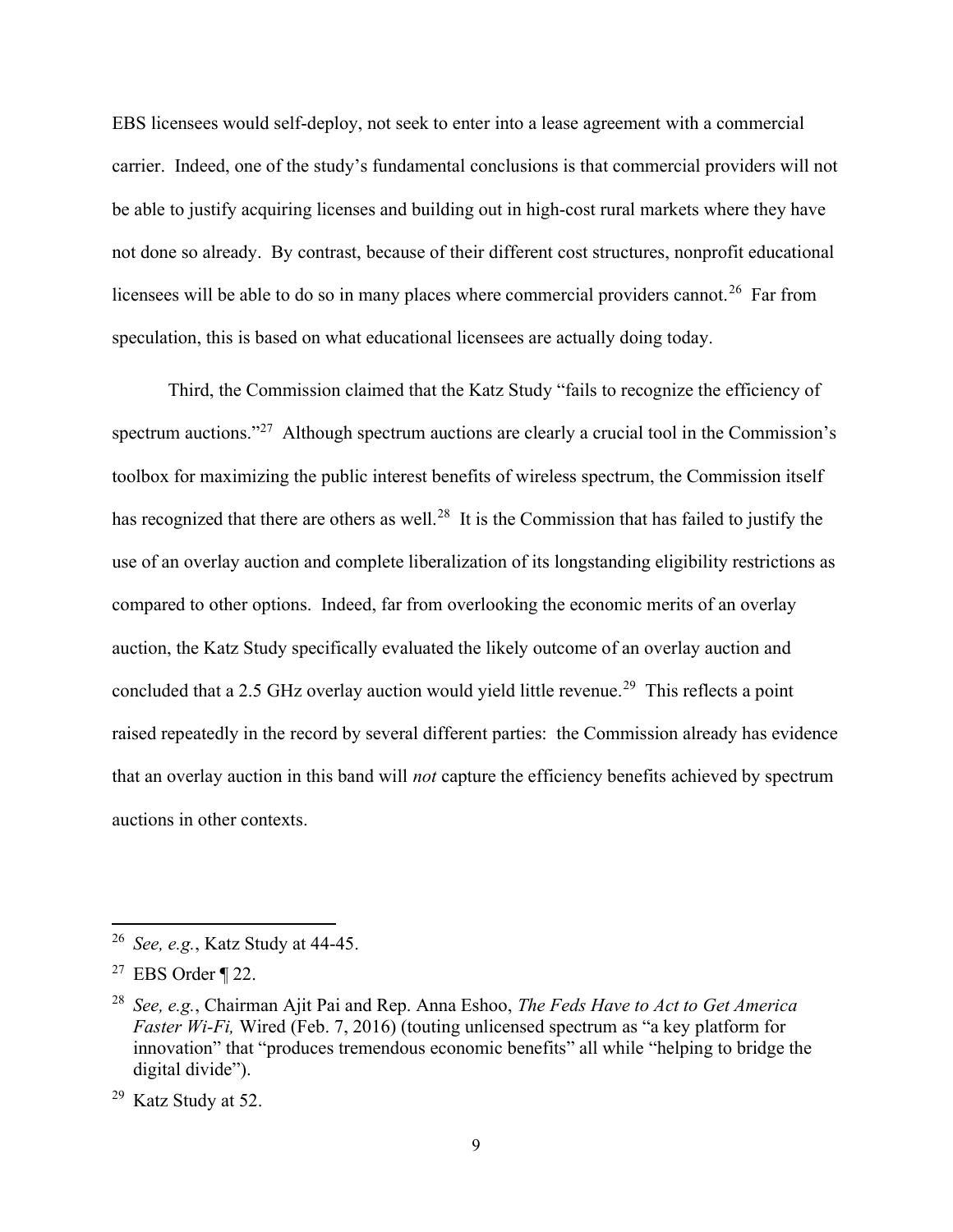In particular, the most comparable auction the Commission has conducted was the 2009 2.5 GHz BRS overlay auction where market dynamics were very similar to what exists today, including patterns of incumbency and license encumbrance. In 2009, the 2.5 GHz band was almost exclusively held by a single commercial operator and therefore that operator won nearly all of the available spectrum after only two rounds of bidding because of lack of interest from other carriers. Today, the 2.5 GHz band is still largely controlled by a single commercial operator, and thus an overlay auction of EBS spectrum will likewise entail fewer bidders and less competition than other spectrum auctions.<sup>30</sup> The Commission simply ignored this important and fundamental concern, in contravention of its statutory obligations.

Fourth, the Commission claims that the Katz Study "considers deployment to entire counties, and it precludes deployment to parts of counties."<sup>31</sup> This is also incorrect. To the contrary, the study assumes that networks will be deployed in the populated *portions* of newly licensed counties. That is why the study's calculations include county area and population as key variables.<sup>32</sup>

Finally, the Order contends that the Katz Study overlooked the fact that making additional spectrum available for commercial providers may lower costs for consumers by lowering providers' costs.<sup>33</sup> But this effect, even if it does materialize as the Commission

 $30$  See, e.g., NACEPF and Mobile Beacon Comments at 5 (arguing that an overlay auction "would radically increase complexity, invite delay, and reduce broadband availability to students and educators"); NEBSA and CTN Comments at 12 ("[M]ost parties do not believe that auctions are the best way to license EBS spectrum among competing educational entities."); Voqal Comments at 26 ("[S]pectrum auctions will not work in the EBS band.")

 $31$  EBS Order ¶ 22.

 $32$  Katz Study at 32-34.

 $33$  EBS Order ¶ 22.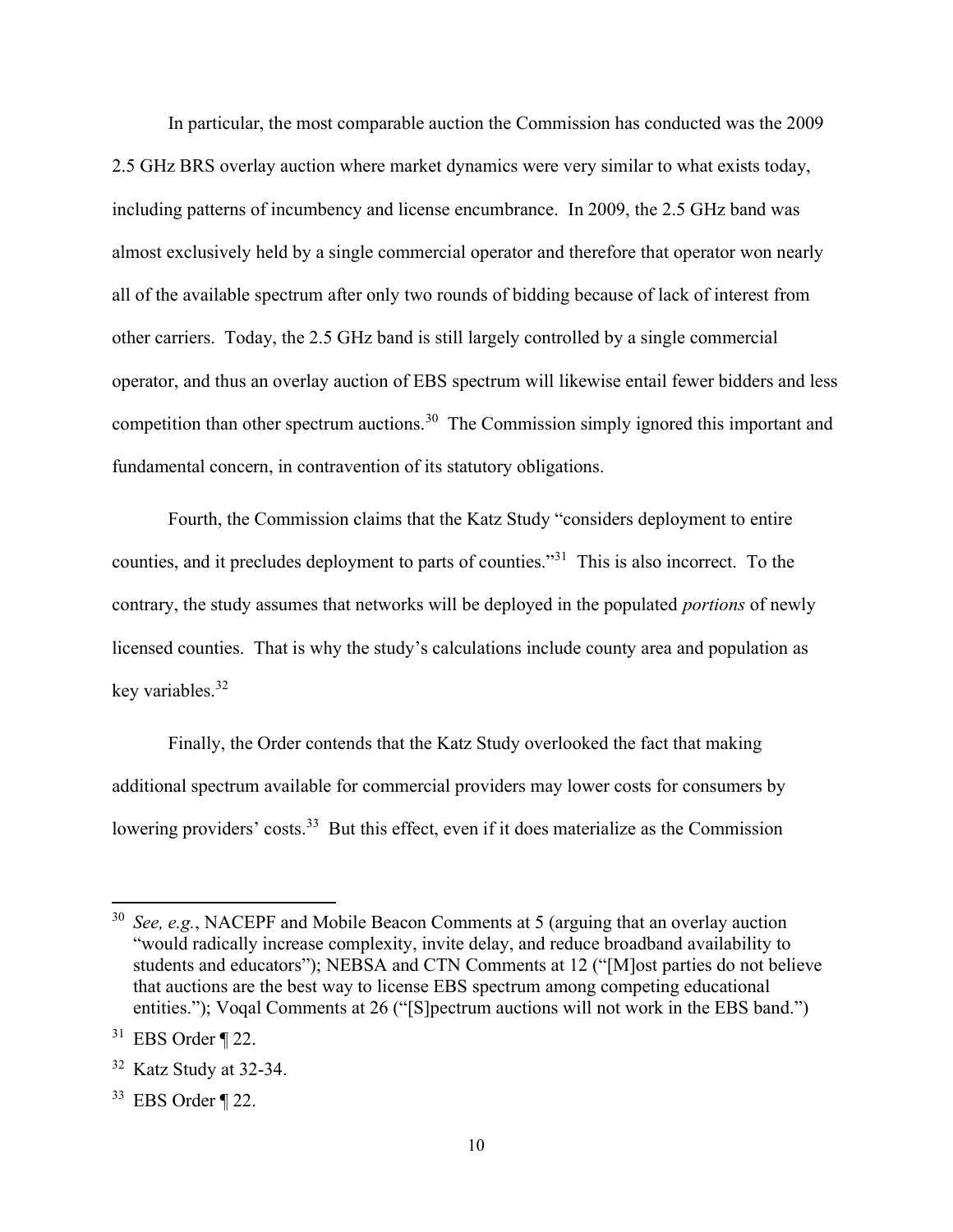assumes (the Order provides no evidence or any substantial argument to suggest that it will), will clearly not have a sufficiently substantial effect to undermine the conclusions of the study. Most importantly, the Commission appears to assume that the cost to consumers of wireless service is primarily driven by carriers' own costs. To the contrary, however, competitive dynamics are the key driver of reduced wireless prices. Because the 2.5 GHz overlay will serve merely to further concentrate licenses in the hands of a single provider—which itself may soon merge with another even larger provider—this consolidation would appear likely to dominate any marginal changes to carriers' costs made possible by a 2.5 GHz spectrum auction. The fact that this spectrum is already widely licensed and intensively used in most populated areas further limits any potential cost savings that carriers may capture from an overlay auction.<sup>34</sup>

Notably, any slight reduction in the cost of service—even if it were to occur as a result of a 2.5 GHz overlay auction—will fall far short of the cost reduction needed to close the digital divide and far short of the benefits that would flow from retaining educational eligibility rules. The Katz Study already makes the very generous assumption that consumers are able to purchase robust service from commercial providers for \$30/month. Nonetheless, EBS providers' ability to substantially address the digital divide stems from their ability to offer service for far less: \$15/month in areas with a commercial provider. There is little realistic chance that the theoretical cost reductions the Commission posits will make a dent relative to this 50% savings, which the Commission gives up by eliminating the eligibility requirements and auctioning the spectrum to commercial providers.

 $34$  Auctioning the spectrum, of course, will involve increased costs for the winning bidder who must pay for the new license in the auction. If the Commission is truly concerned about costs, the low-cost solution would be to provide these licenses to educational entities rather than auctioning them.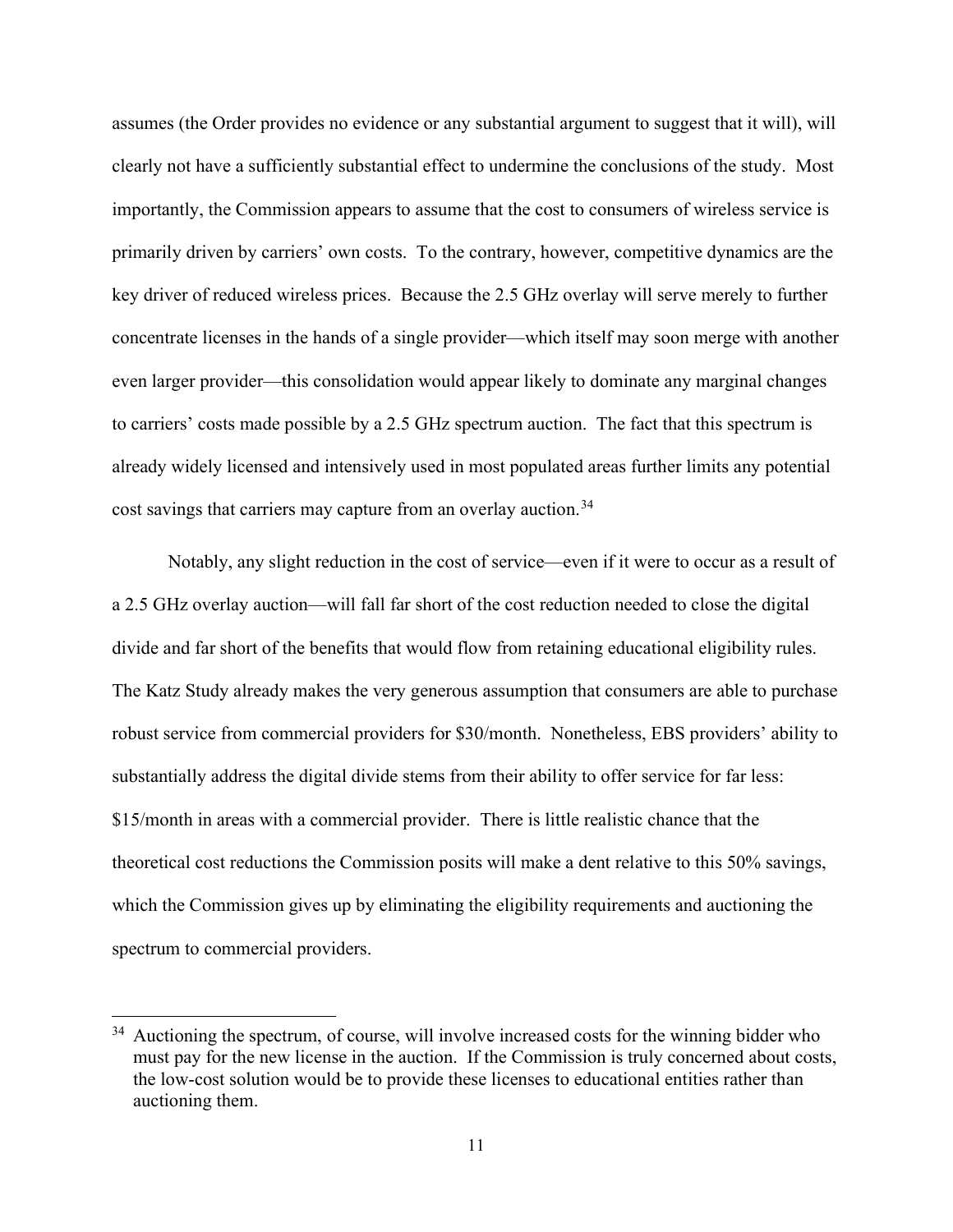Waivers Granted Before and After the EBS Order Support Educational Eligibility.

Finally, less than two weeks after releasing the Order removing all educational eligibility and use requirements from the EBS band as "unnecessary," the Wireless Bureau granted a waiver request and assigned EBS spectrum to Northern Michigan University ("NMU") for the expansion of their Educational Access Network.<sup>35</sup> Joint Educational Petitioners applaud NMU's work in the 2.5 GHz band and support the Bureau's decision to grant that waiver. Indeed, in the last 6 years, the Commission has granted 7 waivers allowing educational entities access to EBS spectrum for the purpose of building wireless networks to connect students and communities that had been largely unserved or underserved by commercial wireless networks.<sup>36</sup> All these entities who received these waivers have built out wireless networks and are successfully providing service at lower costs than comparable service available from the commercial sector in these same areas. Yet neither the Commission's Order nor the NMU Waiver Order make any real attempt to reconcile these diametrically opposed findings about the need for educational EBS to close the digital divide, particularly in rural areas. While the NMU Waiver Order claims that NMU is

 $35$  Application of The Board of Trustees of Northern Michigan University for New Educational Broadband Service Stations, Memorandum Opinion & Order, 34 FCC Rcd. 6293 (2019) ("NMU Waiver Order").

<sup>&</sup>lt;sup>36</sup> NMU Waiver Order; Application of Kings County Superintendent of Schools for New Educational Broadband Service Stations, Memorandum Opinion & Order, 34 FCC Rcd. 3226 (2019); Application of the Monterey County Superintendent of Schools for a New Educational Broadband Service Station, Memorandum Opinion & Order, 31 FCC Rcd. 13274 (2016); Application of Kings County Superintendent of Schools for New Educational Broadband Service Stations, Memorandum Opinion & Order, 31 FCC Rcd. 13281 (2016); Application of the Board of Trustees of Northern Michigan University for New Educational Broadband Service Stations, Memorandum Opinion & Order, 31 FCC Rcd. 3371 (2016); Application of the Board of Trustees of Northern Michigan University for a New Educational Broadband Service Station, Memorandum Opinion & Order, 28 FCC Rcd. 15576 (2013); Application of the Board of Trustees of Northern Michigan University for New Educational Broadband Service Stations, Memorandum Opinion & Order, 28 FCC Rcd. 15583 (2013).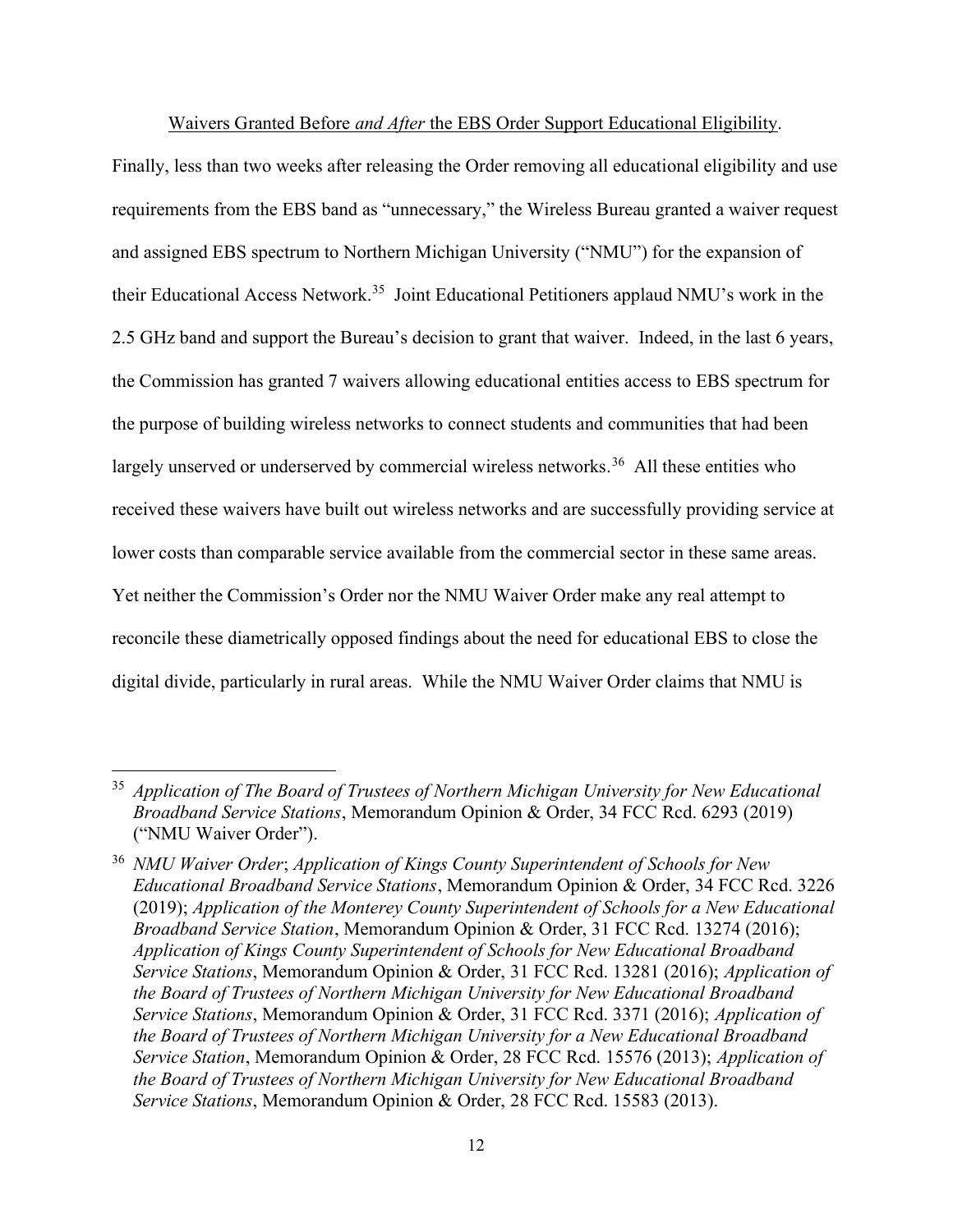"unique,"<sup>37</sup> the record in the EBS rulemaking proceeding specifically reflected several state educational entities seeking to emulate NMU to build educational broadband access networks to reach hard-to-serve areas in their communities.<sup>38</sup> Rather than inexplicably holding diametrically opposed views on the value of an educational EBS, Joint Educational Petitioners urge the Commission to apply the logic of its waiver decisions to the rulemaking and recognize that it need not choose between education and commercial deployment. By keeping licenses in educators' hands, the Commission can get the benefit of both. At the very least, the Commission must provide a reasoned explanation for its apparently inconsistent treatment of these educational organizations.

#### II. The Continuing Need for an Educational Priority Window.

The Commission's failure to provide for any educational priority window before commercially auctioning available EBS spectrum is equally problematic. In reaching that decision, the Commission first reiterated that providing priority access to educators would not further its broadband deployment goals. It next asserted that an educational priority window would result in mutually exclusive applications, which would necessitate competitive bidding, and that many schools may not be able to participate because of restrictions on local government authority under Dillon's Rule.<sup>39</sup> Finally, it distinguished this decision from its decision to adopt a Tribal window, stating that the more focused Tribal window would be less likely to lead to mutual exclusivity. Like the elimination of educational eligibility rules, the decision not to provide educators with any priority window rests on questionable logic and lacks record support.

<sup>&</sup>lt;sup>37</sup> See NMU Waiver Order ¶ 13.

 $38$  See infra notes 52-56.

 $39$  EBS Order ¶ 67.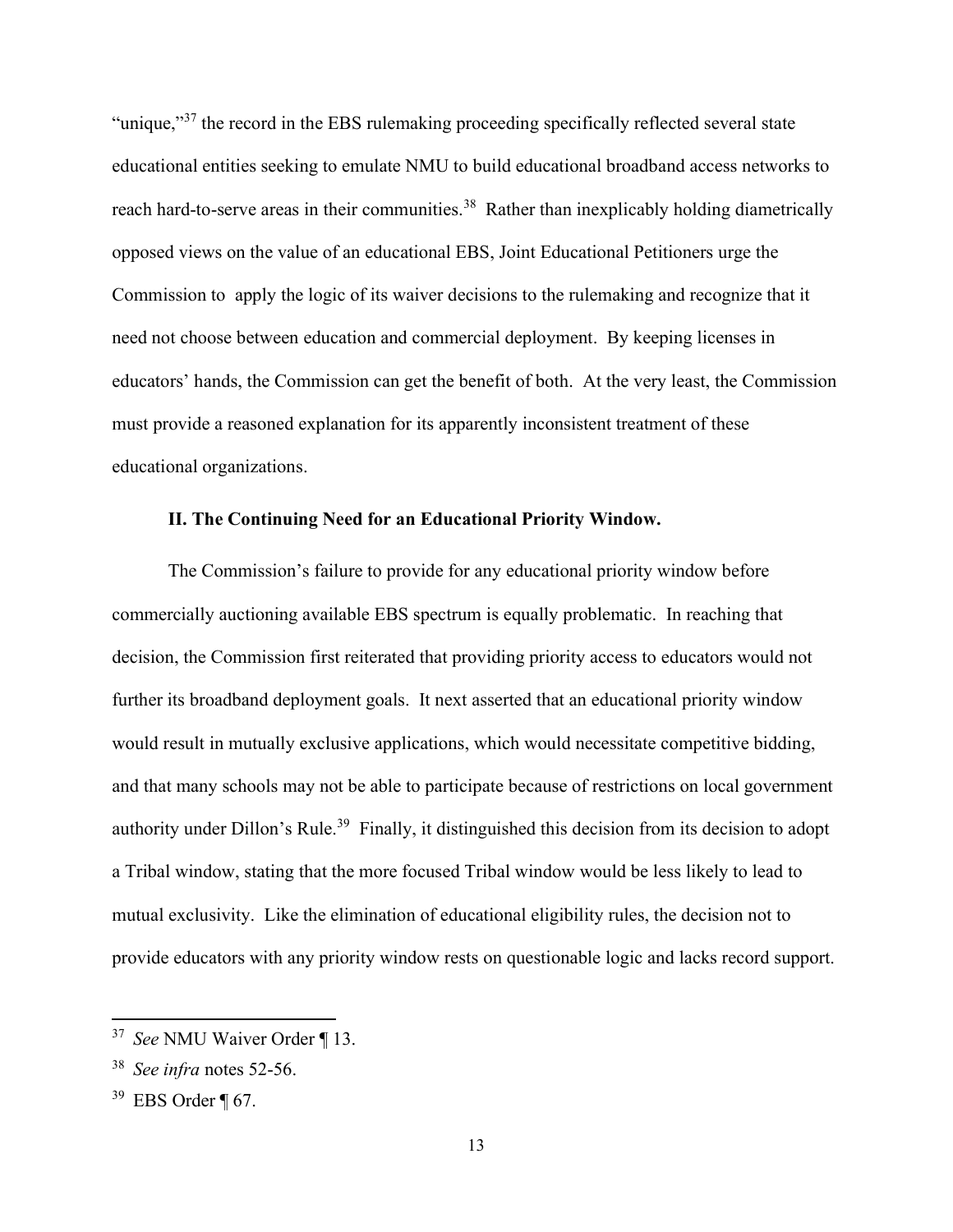First, for the reasons stated above, the Commission's belief that allowing educators access to hold EBS licenses would be contrary to its broadband deployment goals is belied by the record. Moreover, accepting the Order's position on the Dillon Rule, the Commission's auction approach will affirmatively deny many rural educators their only opportunity to access this, or any, spectrum. Commercial operators, on the other hand, already have access to over 600 MHz of spectrum today in these very same rural areas. In addition, commercial operators will have multiple opportunities to bid for spectrum outside of the 2.5 GHz band, including the 37, 39, and 47 GHz millimeter wave auctions, the CBRS auction, and the recently announced public auction for 280 MHz of C-band spectrum. By contrast, the alternative approach of an educational priority window gives educational entities a chance to access available EBS spectrum to meet their educational needs, while connecting communities either through self-deployments or by allowing commercial entities to access the spectrum through leases. To the extent that the Order applies the same performance requirements to all new licensees, whether acquired by window or by auction, newly licensed spectrum will be deployed, however assigned. Indeed, build out to newly licensed areas would occur *more* quickly for licenses awarded through a window.

Second, the Commission failed to address a leading proposal for how to resolve mutual exclusivity that would arise from an educational priority window—a settlement window. In the Notice of Proposed Rulemaking, the Commission itself expressly sought comment on whether to allow such a settlement window to allow filers to work through any mutually exclusive applications in advance of any auction.<sup>40</sup> In response, multiple commenters supported such a

<sup>&</sup>lt;sup>40</sup> See Transforming the 2.5 GHz Band, Notice of Proposed Rulemaking, 33 FCC Rcd. 4687,  $\P$ 46 (2018) ("EBS NPRM").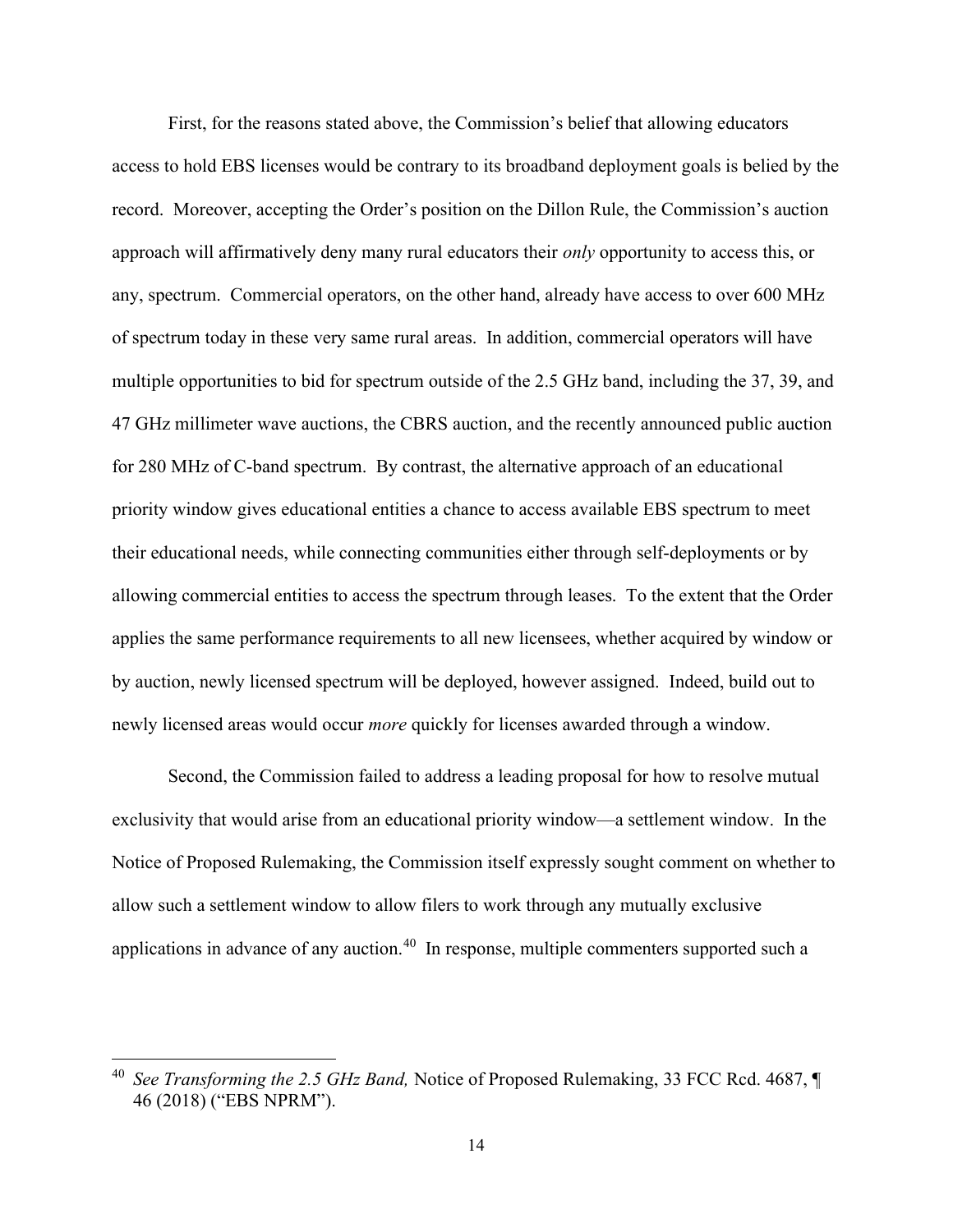settlement window approach as a solution both grounded in Commission precedent<sup> $41$ </sup> and consistent with the public interest.<sup>42</sup> Although the Order finds wanting other suggestions for resolving mutual exclusivity,<sup>43</sup> the complete lack of any discussion of settlement windows is a material omission and contrary to Section  $309(i)(6)(e)$ .<sup>44</sup>

Third, the Commission's decision to adopt a priority window for rural Tribal entities, but to decline to do so for rural educational entities was unreasonable and ignored material record evidence. Joint Educational Petitioners fully support the Commission's decision to provide a priority opportunity for rural Tribal entities to access available EBS spectrum prior to any auction. However, the Order fails to make any mention of the proposal in the Educators' Ex Parte for a narrowly targeted rural educators window, which would be held after the Tribal window and before the auction.<sup>45</sup> We urge the Commission to consider this proposal and adopt it so that all rural areas with unlicensed EBS spectrum today can have the opportunity to connect their communities.

The Tribal window will provide Tribal entities with the much-needed opportunity to "address the communications needs of their communities," including "the deployment of

<sup>&</sup>lt;sup>41</sup> See, e.g., The Incentive Auction Task Force and Media Bureau Announce Procedures for Low Power Television, Television Translator and Replacement Translator Stations During the Post-Incentive Auction Transition, Public Notice, 32 FCC Rcd. 3860, ¶14 (2017).

<sup>&</sup>lt;sup>42</sup> Voqal Comments at 21; NACEPF and Mobile Beacon Comments at 36-37 & n.94.

 $43$  EBS Order ¶ 68.

<sup>&</sup>lt;sup>44</sup> In a footnote, the Commission claims that it has complied with the statutory requirement to evaluate alternatives to competitive bidding to resolve mutual exclusivity in the public interest. EBS Order ¶ 68 n.195. Not so. The Commission cannot simply ignore the settlement window alternative raised by the EBS NPRM and supported in the record.

<sup>&</sup>lt;sup>45</sup> See Educators' Ex Parte at 2-3.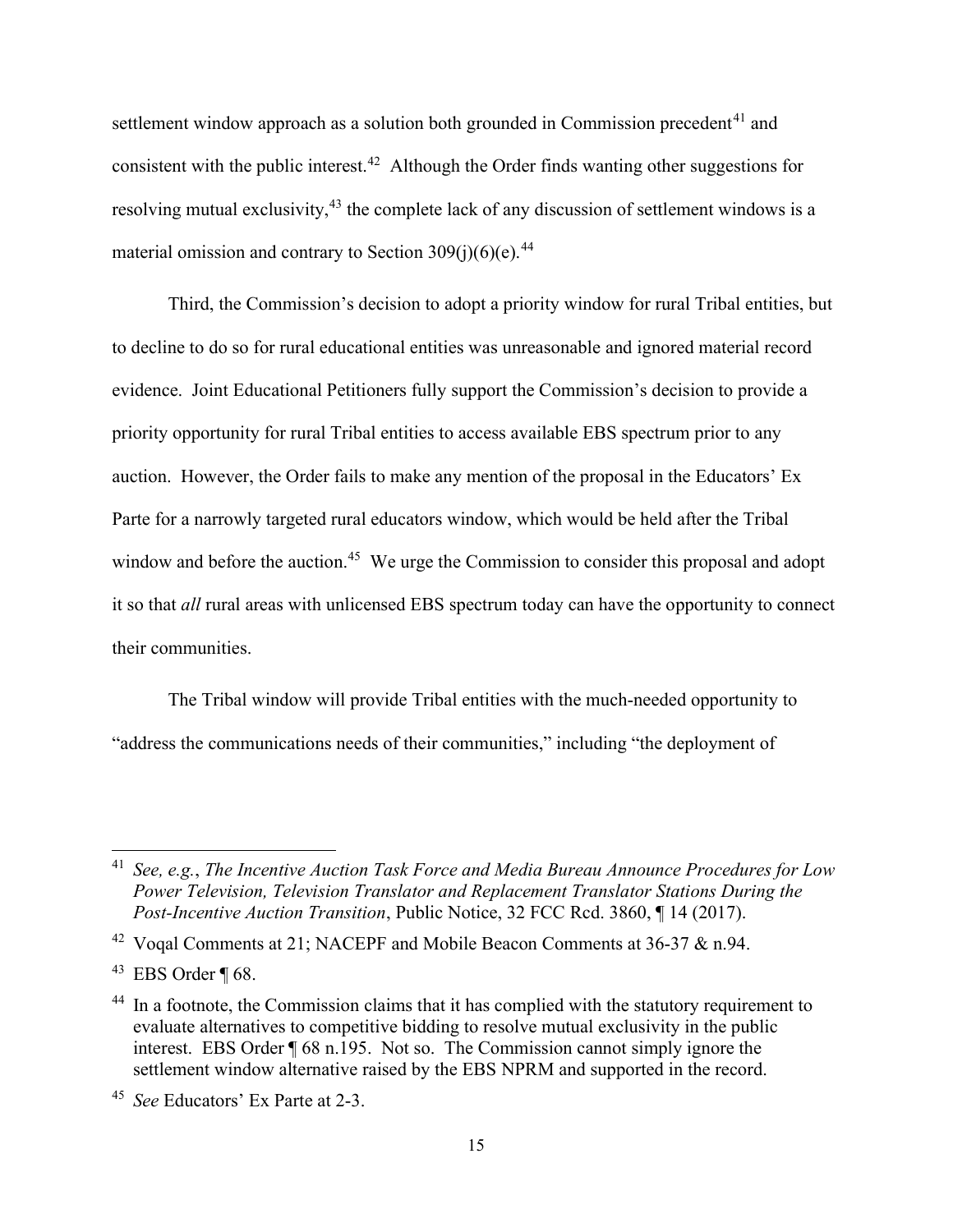advanced wireless services to unserved or underserved areas."<sup>46</sup> According to the Commission's 2019 Broadband Deployment Report, only 67.9 percent of people living on Tribal lands have access to fixed terrestrial connectivity at broadband speeds.<sup>47</sup> Joint Educational Petitioners agree that this is a compelling case for action in the form of a Tribal priority window. But the Order ignores that lack of connectivity is not limited to Tribal lands. As the Commission observed, "bringing broadband access to rural Americans is critical to providing them with the same economic, employment, education and civic opportunities that people in urban areas enjoy."<sup>48</sup> This is no less true in non-Tribal rural areas. And the reasons for the Tribal window are no less compelling, particularly where rural educators have called for access to unassigned EBS spectrum to serve their communities.

The Commission did attempt to distinguish the reasons for the Tribal priority window from the more general educational priority windows proposed in the NPRM.<sup>49</sup> The Order asserted that the Tribal priority window "will be a more focused solution than an educational window" and "the fact that a small fraction of educational institutions might be positioned to provide broadband service in rural areas is not a sufficient basis for establishing a general priority window for all eligible educational institutions."<sup>50</sup> But the Commission's conclusion that many educators might not be positioned to provide broadband is unsupported in fact and in the record.

 $46$  EBS Order ¶ 47.

 $47$  Inquiry Concerning Deployment of Advanced Telecommunications Capability to All Americans in a Reasonable and Timely Fashion, 2019 Broadband Deployment Report, 34 FCC Rcd. 3857, 3873 fig.1 (2019).

 $48$  EBS Order ¶ 56.

<sup>&</sup>lt;sup>49</sup> Id.  $\P$  70-72.

 $^{50}$  *Id.*  $\P$  70-71.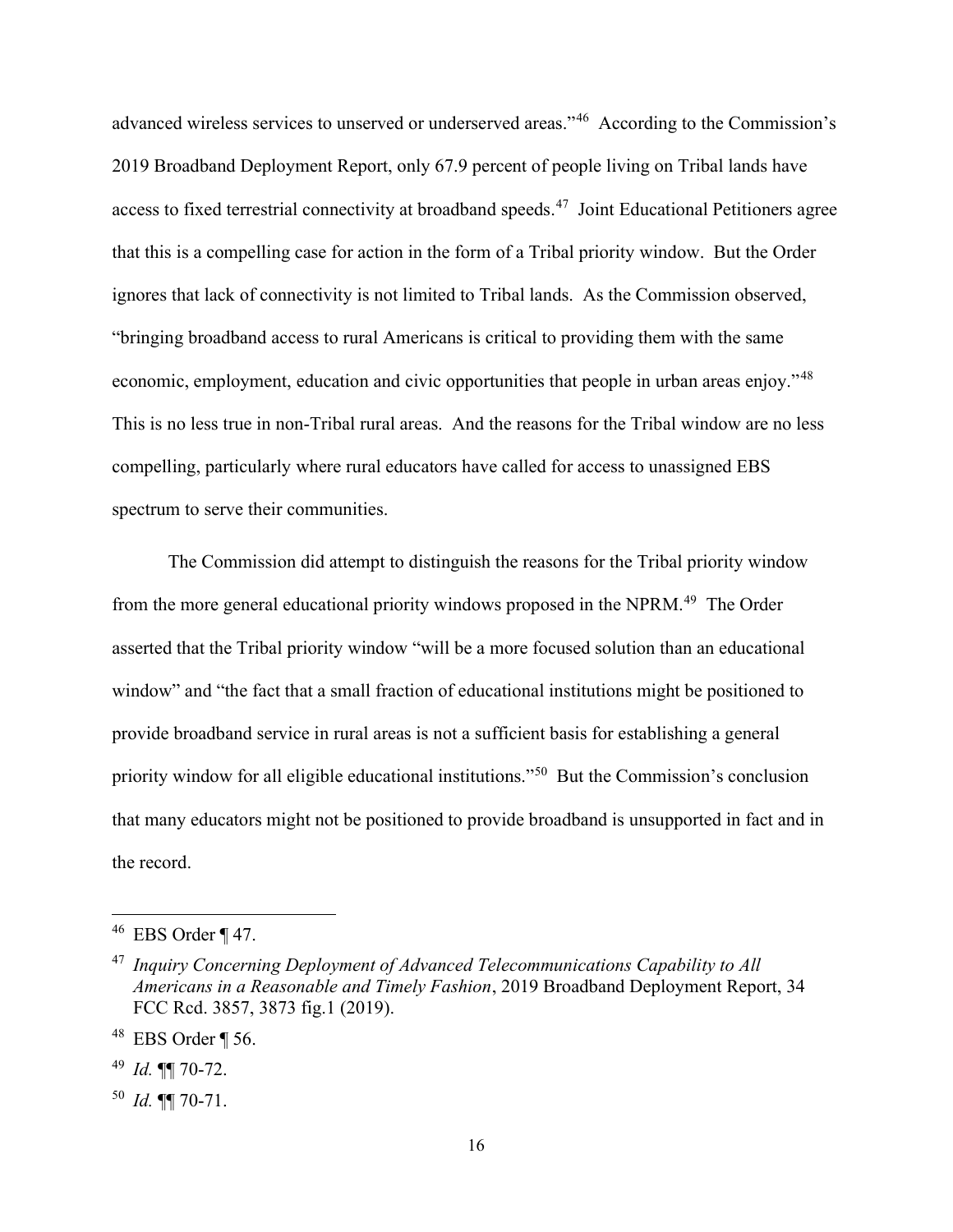First and foremost, even a cursory review of the record reveals educators' demand for unassigned EBS spectrum and their readiness to deploy it, either themselves or through publicprivate partnerships. Several commenters explained how the costs of deployment have dropped and the technical expertise needed for deployment is more achievable today than ever before.<sup>51</sup> And, as the FCC itself recognized in the waivers discussed above, EBS networks in Northern Michigan and Imperial County are positive proof that educators are often the best positioned to deploy EBS in areas unserved by commercial carriers today. There is no basis for the Commission's view that educators are somehow less equipped than Tribes to replicate such successful EBS deployments.

In particular, several state education and technology leaders made clear how well positioned they are to utilize EBS spectrum to connect their communities.<sup>52</sup> For example, the Nebraska Department of Education, in coordination with other state bodies, explained its plan to build upon the state's already constructed statewide fiber network connecting 100% of the state's public schools and use EBS to provide wireless broadband service to Nebraska students while at home and on school buses—including the approximately 40,000 to 50,000 that lack adequate

<sup>&</sup>lt;sup>51</sup> See, e.g., Initial Comments by the Imperial County Office of Education/California K-12 High Speed Network at 21, WT Docket No. 18-120 (filed Aug. 7, 2018) ("The pace of these deployments [in California school districts] is growing due to enhanced market conditions and a ripe ecosystem of equipment and devices on the 2.5 GHz band."); Voqal Comments at 10 (describing how "the cost of deploying 4G LTE wireless systems—both fixed and mobile—in the 2.5 GHZ band has dropped precipitously"); NACEPF and Mobile Beacon Comments at 13-14 (explaining that the market dynamics of the 2.5 GHz band "brought down the prices of the network equipment and consumer handsets").

 $52$  See, e.g., Letter from John Windhausen, Jr., SHLB Coalition, to Marlene H. Dortch, FCC, WT Docket No. 18-120 (filed Nov. 9, 2018) ("Nebraska and Virginia Ex Parte"); Nebraska Joint Comments; North Carolina Department of Information Technology, Broadband Infrastructure Office Comments, WT Docket No. 18-120 (filed Aug. 8, 2018) ("North Carolina Comments"); UETN Comments.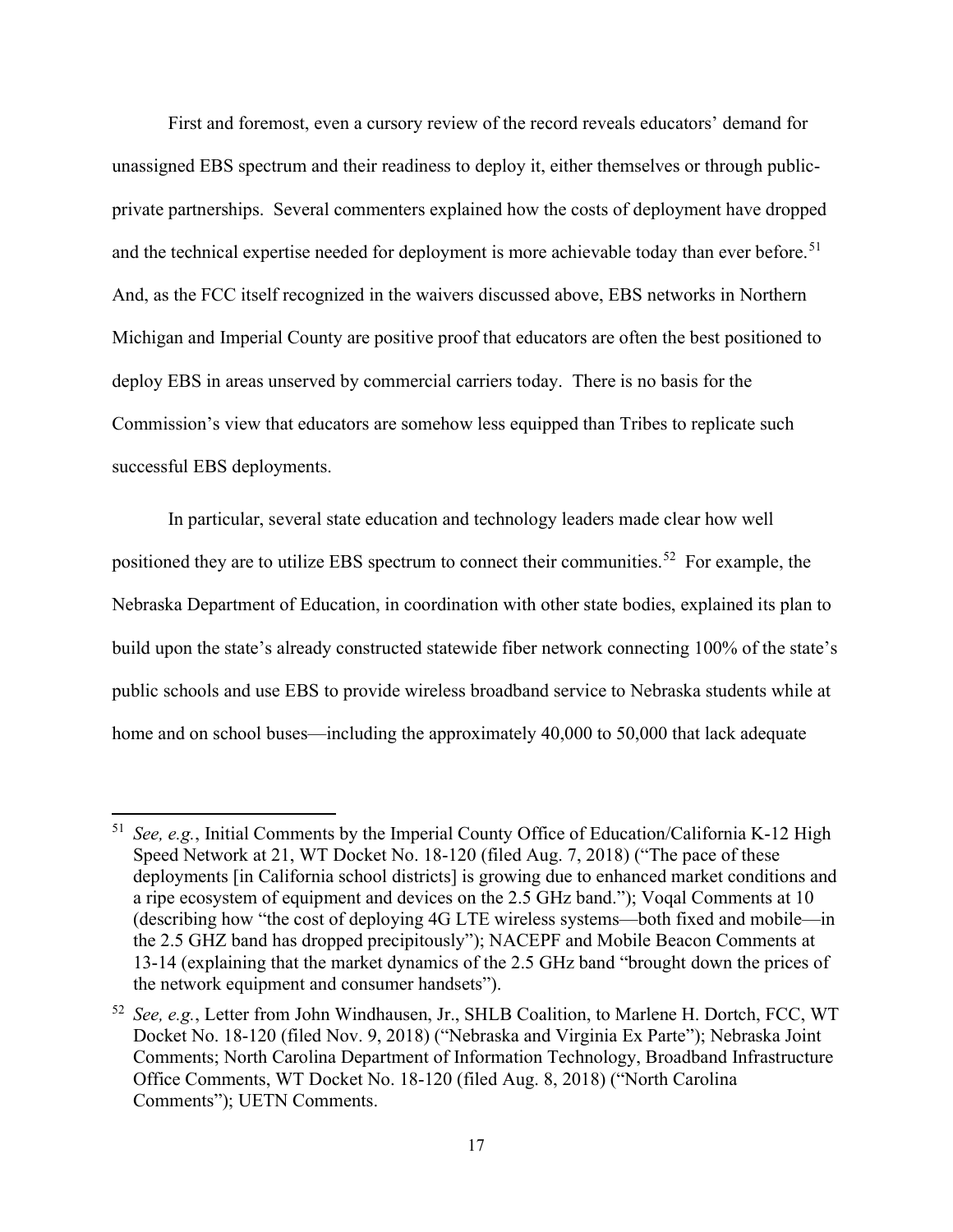home internet access today.<sup>53</sup> The Virginia Department of Education described the high level of interest in Virginia in developing an EBS network.<sup>54</sup> The North Carolina Department of Information Technology explained how statewide EBS initiatives and coordination "could result in increased investment by internet service providers and yield affordable home internet access to more than 100,000 students."<sup>55</sup> And Utah educational and technical leaders supported the efforts of the Utah Educational and Telehealth Network to obtain access to EBS spectrum to fill broadband access gaps in the state.<sup>56</sup>

The Commission also claims that a Tribal priority window would be less likely to lead to mutual exclusivity than an educators' window.<sup>57</sup> We note, however, that mutual exclusivity remains clearly possible in the Tribal window as well. Indeed, the new rules explicitly contemplate this possibility.<sup>58</sup>

Therefore, while we fully support the Tribal priority window, we cannot agree with the Commission's conclusion that Tribal entities have "an interest in obtaining additional 2.5 GHz spectrum that is greater than and distinguishable from the interests of educational entities."<sup>59</sup>

55 See North Carolina Comments.

<sup>&</sup>lt;sup>53</sup> See Nebraska and Virginia Ex Parte. See also Nebraska Joint Comments.

<sup>&</sup>lt;sup>54</sup> See Nebraska and Virginia Ex Parte.

<sup>&</sup>lt;sup>56</sup> See Letter from Tracy Davis, Garfield County School District, to Marlene H. Dortch, FCC, WT Docket No. 18-120 (filed July 11, 2018); Letter from Tim G. Smith, Utah CoSN Chapter, to Marlene H. Dortch, FCC, WT Docket No. 18-120 (filed July 19, 2018); Letter from Scot McCombs, Canyons School District, and M. Guy Durrant, Daggett School District, to Marlene H. Dortch, FCC, WT Docket No. 18-120 (filed Aug. 2, 2018); Letter from David V. Styler, Millard School District, to Marlene H. Dortch, FCC, WT Docket No. 18-120 (filed Aug. 7, 2018). See also UETN Comments.

<sup>57</sup> EBS Order ¶ 73.

<sup>58</sup> See 47 C.F.R. § 27.1204(d).

<sup>59</sup> EBS Order ¶ 72.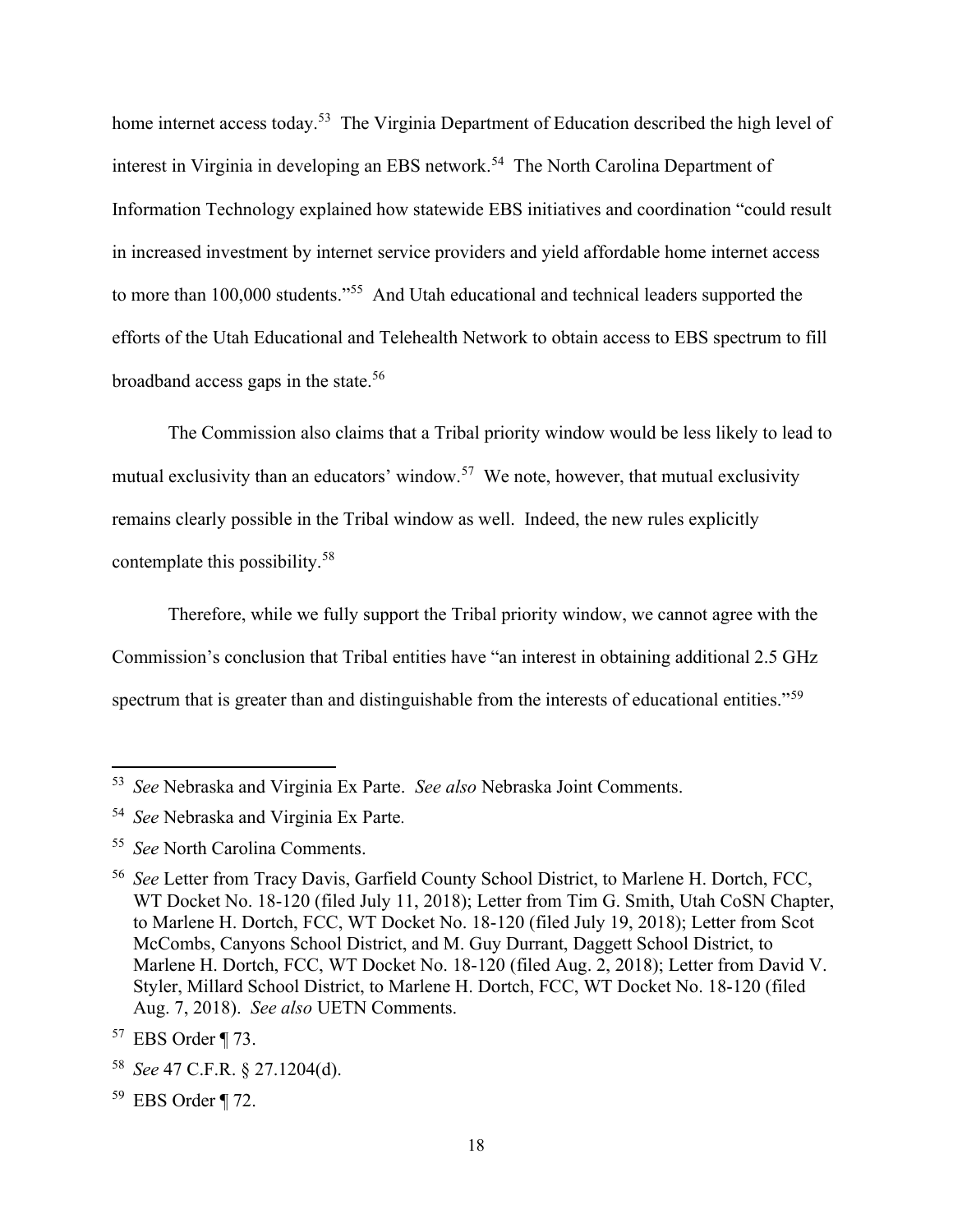Both Tribes and educators have equal interests in serving their communities, are equally equipped to be able to deploy this spectrum, and would be equally shut out from obtaining this or any other licensed spectrum if they had to compete against commercial entities in an auction. There is no legal basis for treating these comparable entities so differently. The Commission should not—and need not—choose between the two. Indeed, state education agencies—or other state level agencies—can play a role in addressing the Tribal needs the FCC describes, especially in meeting the needs of Tribal schools.

But even if the Commission remains resistant to an educational priority window for all areas with unlicensed EBS spectrum, the Commission should reconsider the Educators' Ex Parte proposal for a targeted rural educators window. As set out in the record:<sup>60</sup>

- To target underserved communities, the rural educator window would include counties where affordable broadband availability is low;
- Like the restriction to Tribal entities, eligibility for the rural educator window would be limited to accredited educational institutions, state and local government educational organizations, and nonprofit community anchor organizations meeting community educational needs, such as libraries. The range of eligible entities could, of course, be further narrowed if the Commission deemed it necessary to reduce the odds of mutually exclusive applications further still;
- Like the restriction to Tribal lands, licenses awarded in the rural educators window would cover only the rural area of the school district in which the applicant has a local presence, established using a number of factors that demonstrate local knowledge of a community, including the provision of service to the local area. State departments of education, for example, by the nature of their authority and work have a local presence in all school districts in their respective states. Like the eligible areas for the Tribal window, this will reduce the likelihood of mutually exclusive applications;
- Rural educator window licenses would be subject to the performance requirements and schedule applicable to licenses awarded from the Tribal window; and

<sup>60</sup> See Educators' Ex Parte at 2-3.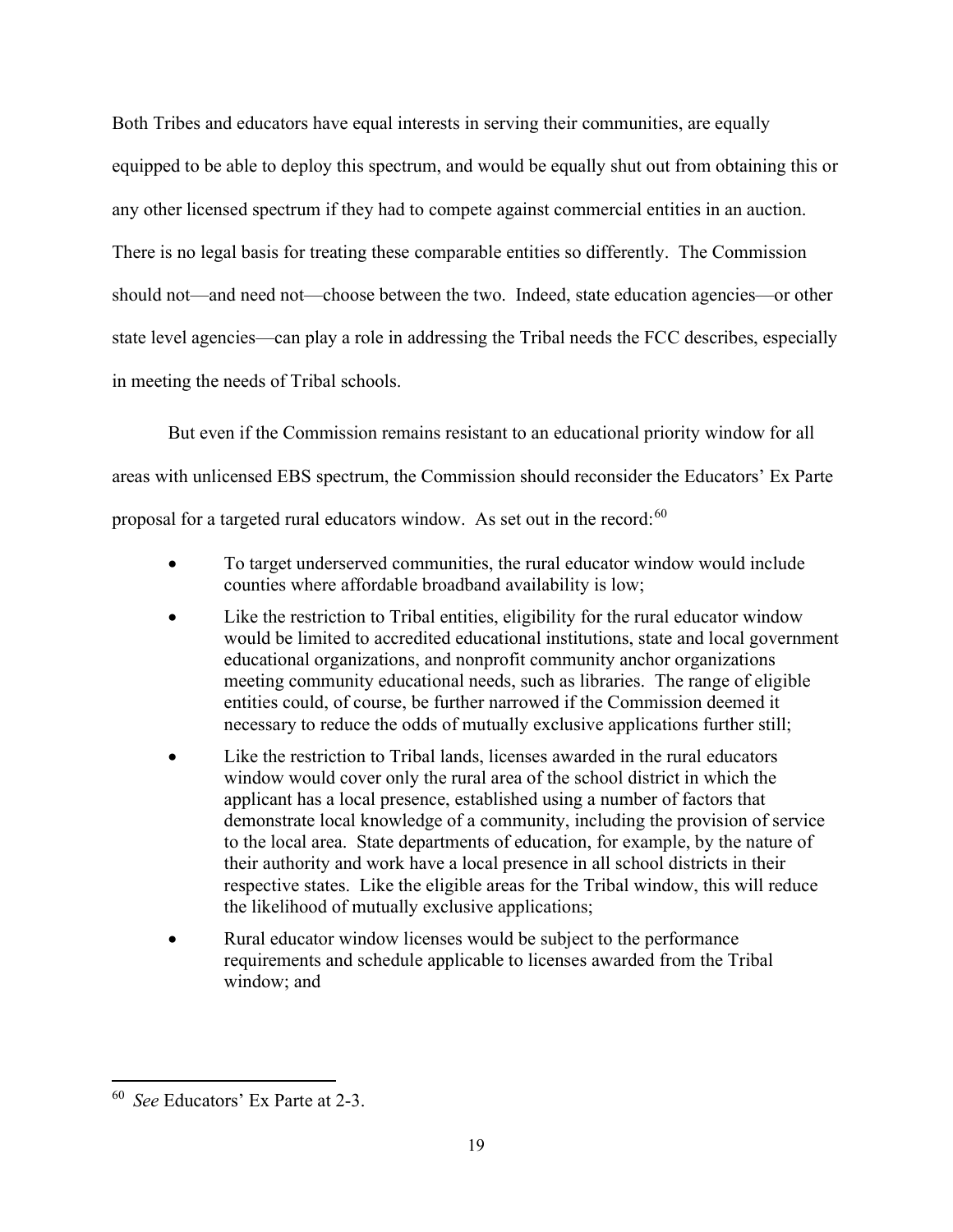Like the new Tribal licensees, rural educator licensees would be restricted from assigning or transferring their licenses until after they have met the applicable build-out requirements.

This more focused proposal, which is not mentioned in the Order, both addresses concerns with the educational priority window and removes any perceived distinctions with the Tribal priority window adopted by the Commission.

An alternative consideration for the Commission to make available spectrum for educators would be to license EBS in all counties where it is available, but to limit the educational window to one 16.5 GHz portion of the band—namely EBS Channels G1, G2, and G3. This alternative approach is reasonable for multiple reasons. First, at the time the Order was approved, the FCC had not yet announced its plan to make available substantial amounts of midband spectrum. But since July 10, the Commission has scheduled its first mid-band auction, where it will offer 70 MHz of CBRS spectrum—the largest number of licenses ever available at an FCC spectrum auction.<sup>61</sup> In addition, Chairman Pai has announced his plan to make available 280 MHz of C-Band spectrum by the end of  $2020$ .<sup>62</sup> Chairman Pai has also released a draft NRPM that would free up an additional 250 MHz of mid-band between 3.3 GHz and 3.55 GHz, which will receive a vote at the December FCC meeting.<sup>63</sup> Given that many educators cannot participate in these opportunities for reasons outlined above, making one EBS license available to them now is their only meaningful shot to acquire this tool.

 $61$  Hearing on Oversight of the Fed. Commc'ns Comm'n: Spectrum Auctions Program, Part 2, Before the Subcomm. on Financial Servs. of the S. Comm. on Appropriations, 116th Cong. (2019) (Joint Statement of Julius Knapp, Chief of the Office of Engineering and Technology, FCC, and Giulia McHenry, Acting Chief of the Office of Economics and Analytics, FCC, at 3).

 $62$  Letter from Chairman Ajit Pai, FCC, to Sen. Roger Wicker (filed Nov. 18, 2019).

 $^{63}$  Facilitating Shared Use in the 3.1-3.55 GHz Band, Notice of Proposed Rulemaking, WT Docket No. 19-348 (rel. Nov. 21, 2019).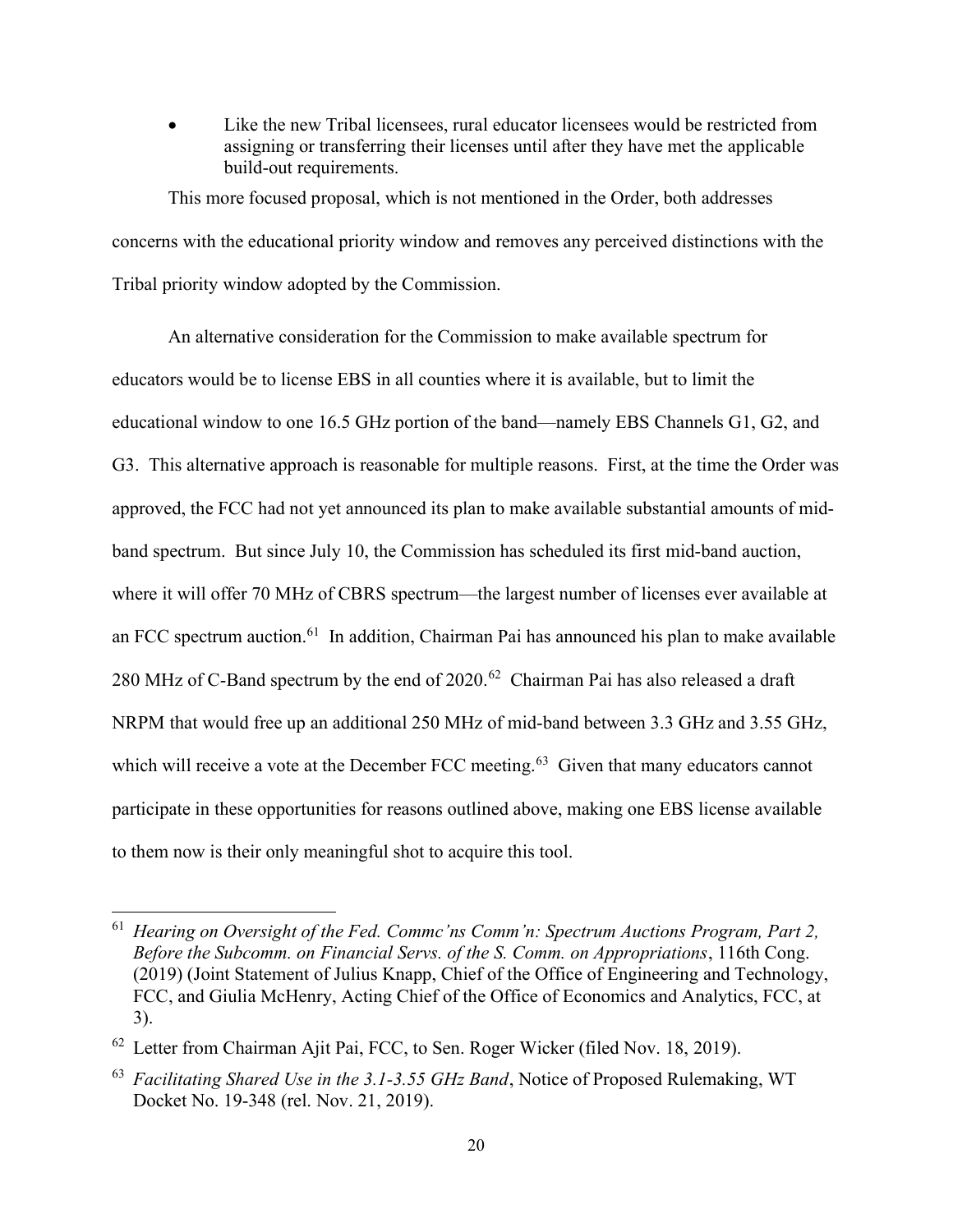Secondly, by limiting the educator window to a single 16.5 MHz license where it is available, the Commission can offer schools an adequate amount of spectrum to build out broadband networks quickly, but also leave open the opportunity for commercial entities to acquire the other larger EBS licenses at the subsequent 2.5 GHz auction. This win-win scenario allows schools to acquire a tool they need but also commercial carriers to acquire the most valuable, contiguous blocks of spectrum in the mostly rural areas where it is available.

We urge the Commission to reconsider and grant this proposal to provide a priority opportunity for rural educators to access EBS spectrum and serve the communities most in need of connectivity.

#### **CONCLUSION**

Although we support the Commission's efforts to extend broadband access to rural Americans, promote 5G network deployment, and modernize the 2.5 GHz rules, the manner in which the Commission has chosen to do so and its failure to engage with the record render a number of its decisions unsupportable and arbitrary. In particular, the Commission should reconsider its decisions to eliminate the longstanding EBS educational eligibility requirement and to auction off the spectrum without allowing rural educators that have been frozen out of the band for decades an opportunity to apply. These decisions were based on flawed analyses that ignore record evidence, commit significant factual errors, and fail to explain unreasoned judgments.

These errors start—but do not end—with the Commission's failure to recognize its own role in hindering EBS by failing to accept EBS license applications, beyond a handful of one-off waivers, for decades. This has led the Commission to wrongly blame existing EBS licensees and educational eligibility rules for reducing investment in the band, to forgo the benefits of an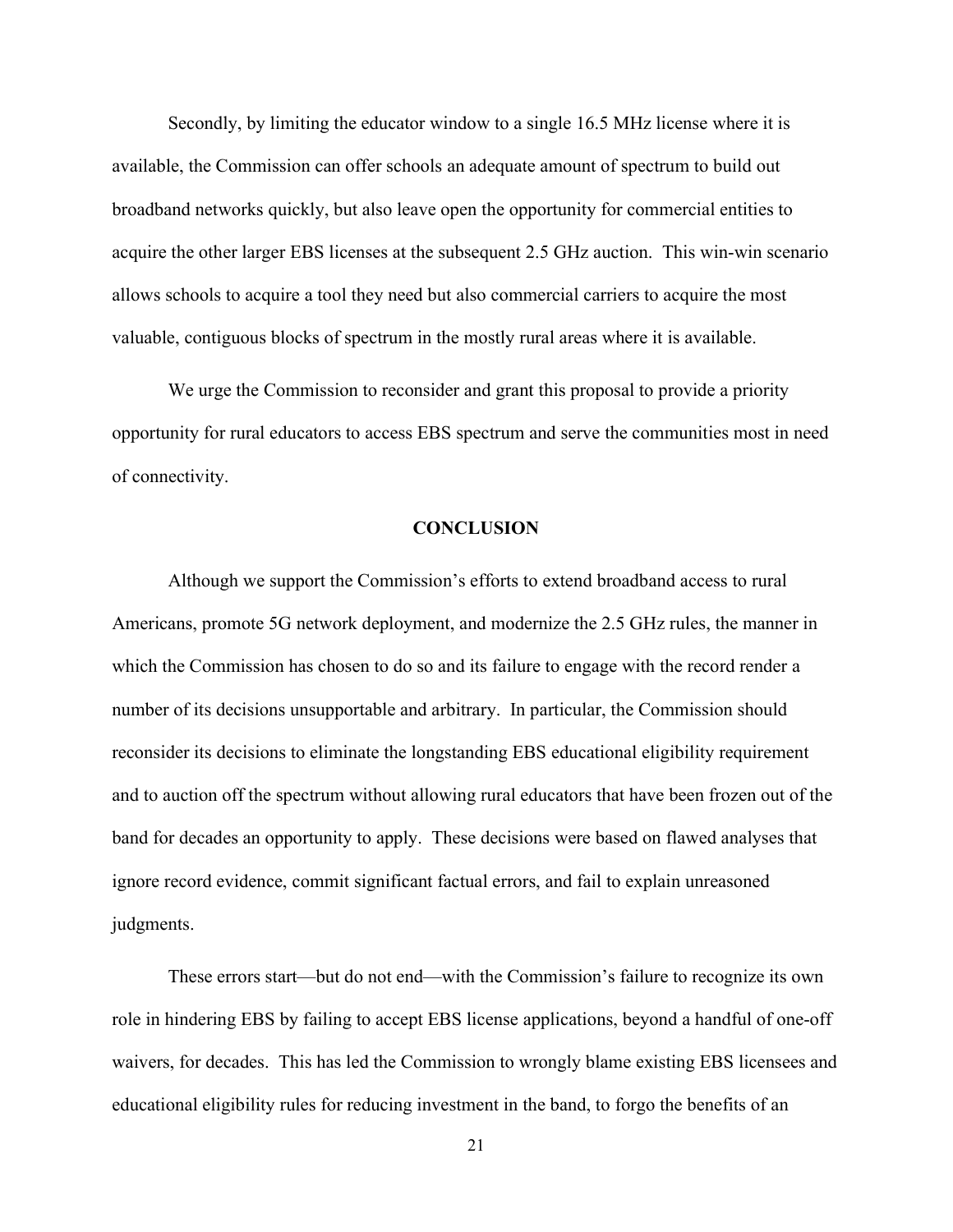educational EBS, and instead commercialize EBS spectrum. But the record shows that where EBS has been licensed, educators—often with commercial partners—have succeeded in both promoting extensive commercial deployment and making real progress toward closing the digital divide and homework gap. By contrast, in the largely rural areas where EBS remains unassigned, commercial operators have abundant spectrum in other bands, but have done little to address these persistent, pervasive problems.

Joint Educational Petitioners therefore respectfully ask the Commission to reconsider the Order and make rules that allow educators to continue and expand this work, rather than abandoning an educational EBS in favor of a flawed overlay auction that holds little, if any, promise for either helping schools and students or increasing rural coverage. Instead of allowing educational entities an opportunity to access unassigned EBS spectrum, the Commission's auction decision has shut them out entirely. In so doing, the Commission has chosen the least inclusive option of them all.

Respectfully submitted,

 $/s$ / Keith Krueger Keith Krueger Chief Executive Officer Consortium for School Networking 1325 G St. NW, Suite 420 Washington, D.C. 20005

/s/ Candice Dodson Candice Dodson State Educational Technology Directors Association P.O. Box 10 Glen Burnie, MD 21060

/s/ John Windhausen, Jr. John Windhausen, Jr. Executive Director Schools, Health & Libraries Broadband **Coalition** 1250 Connecticut Ave. NW, Suite 700 Washington, D.C. 20036

/s/ Angela Siefer Angela Siefer Executive Director National Digital Inclusion Alliance 3000 E Main St. #50 Columbus, OH 43209